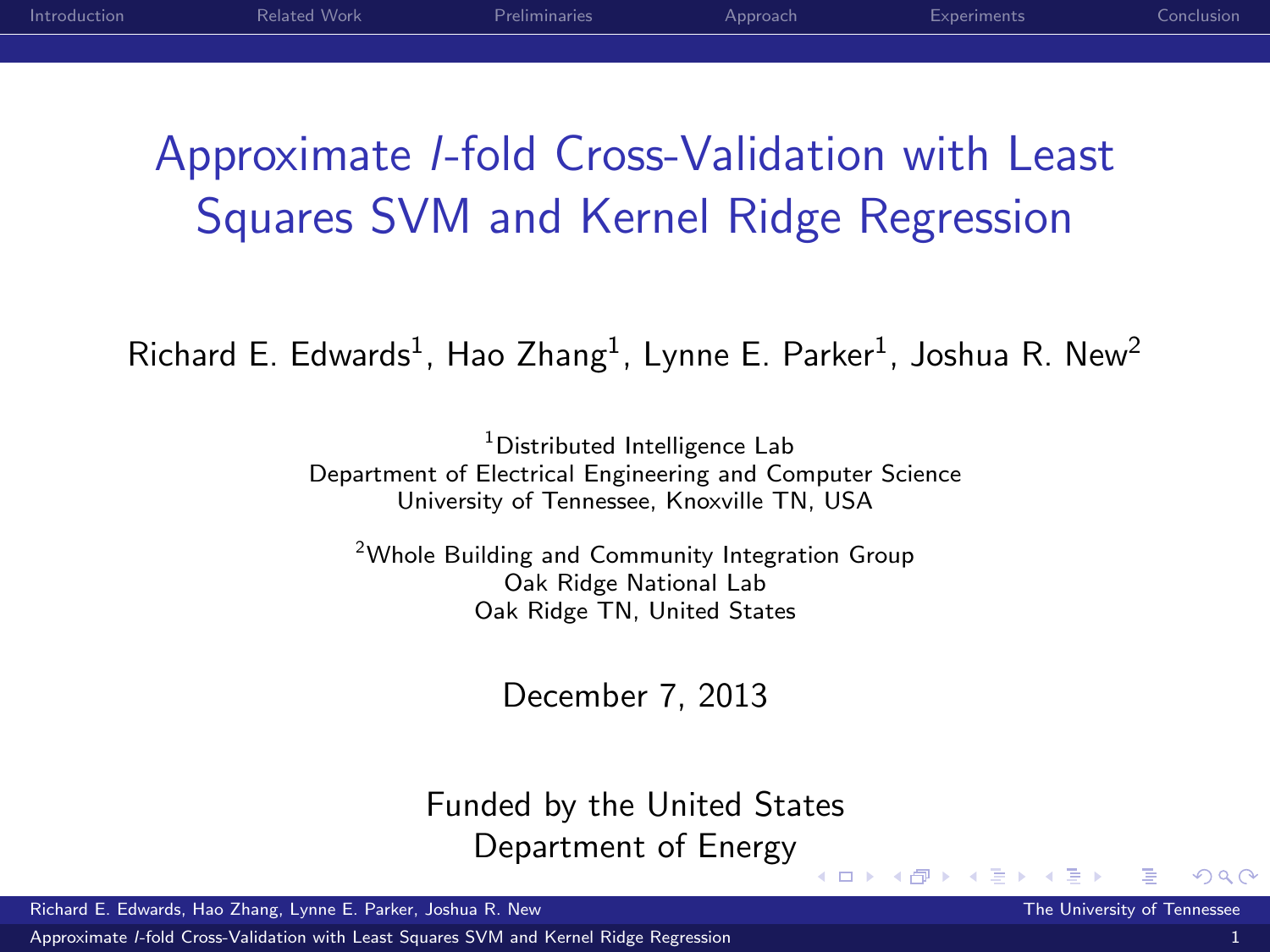| Introduction | Related Work | <b>Preliminaries</b> | Approach | <b>Experiments</b> | Conclusion |
|--------------|--------------|----------------------|----------|--------------------|------------|
|              |              |                      |          |                    |            |
|              |              |                      |          |                    |            |

#### [Introduction](#page-1-0)

[Related Work](#page-4-0)

**[Preliminaries](#page-6-0)** 

[Approach](#page-10-0)

**[Experiments](#page-18-0)** 

[Conclusion](#page-25-0)

<span id="page-1-0"></span> $298$ **◆ロ ▶ → 伊** → メ唐トメ唐ト э

Richard E. Edwards, Hao Zhang, Lynne E. Parker, Joshua R. New The University of Tennessee

Approximate l[-fold Cross-Validation with Least Squares SVM and Kernel Ridge Regression](#page-0-0) 2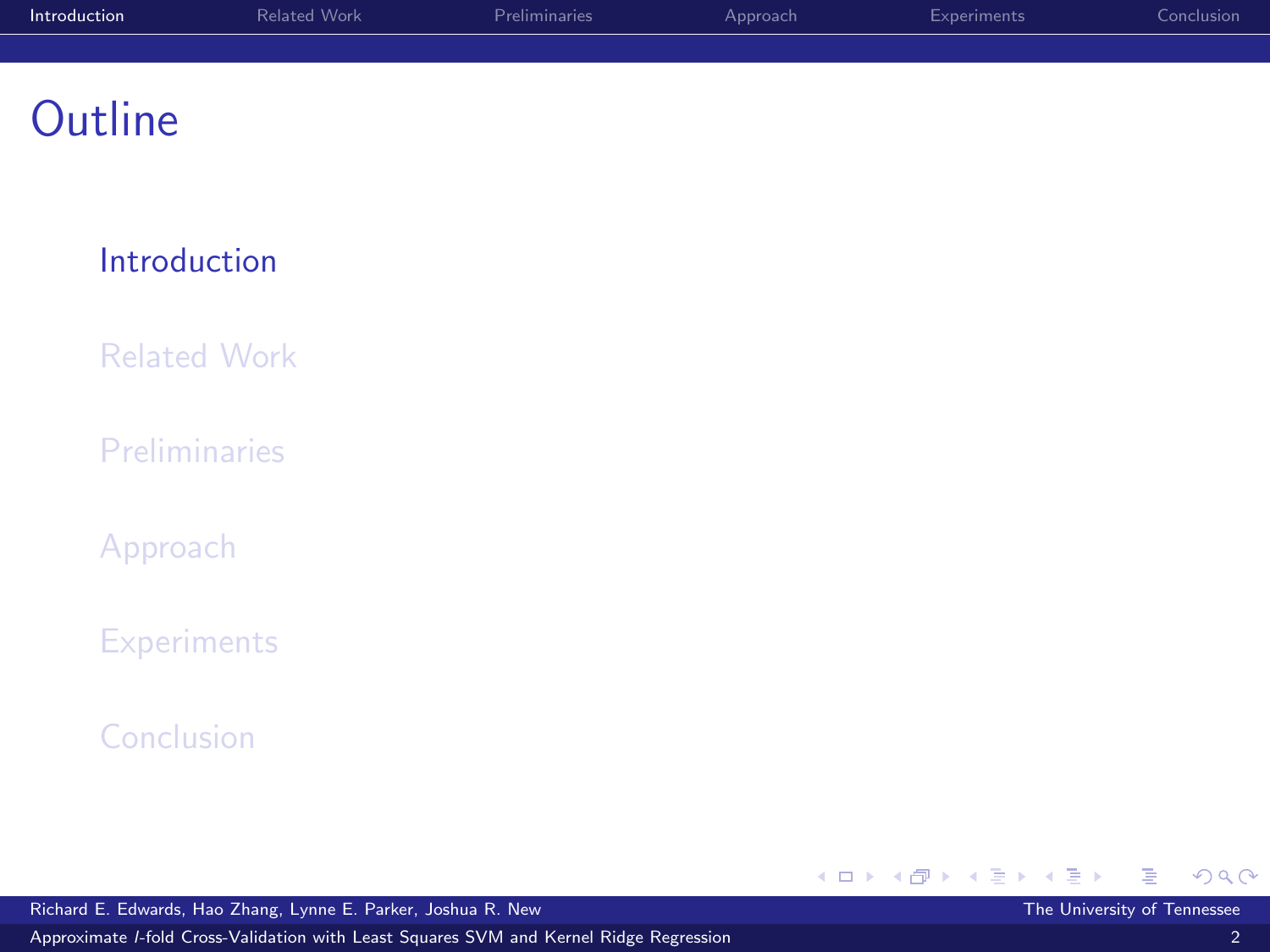| Introduction | Related Work | <b>Preliminaries</b> | Approach | Experiments | Conclusion |
|--------------|--------------|----------------------|----------|-------------|------------|
|              |              |                      |          |             |            |
|              |              |                      |          |             |            |

### Applying Kernel Methods to Large Datasets

 $\triangleright$  Direct Kernel application scales poorly

- Requires  $O(n^2)$  memory
- $\triangleright$  Model solve time increases
- $\triangleright$  Model selection time increases
- $\triangleright$  Scaling improvements
	- $\blacktriangleright$  Faster model solvers
	- $\blacktriangleright$  Problem decompositions
	- $\blacktriangleright$  Low-rank Kernel approximations
- $\triangleright$  Most scaling improvements apply to standard SVMs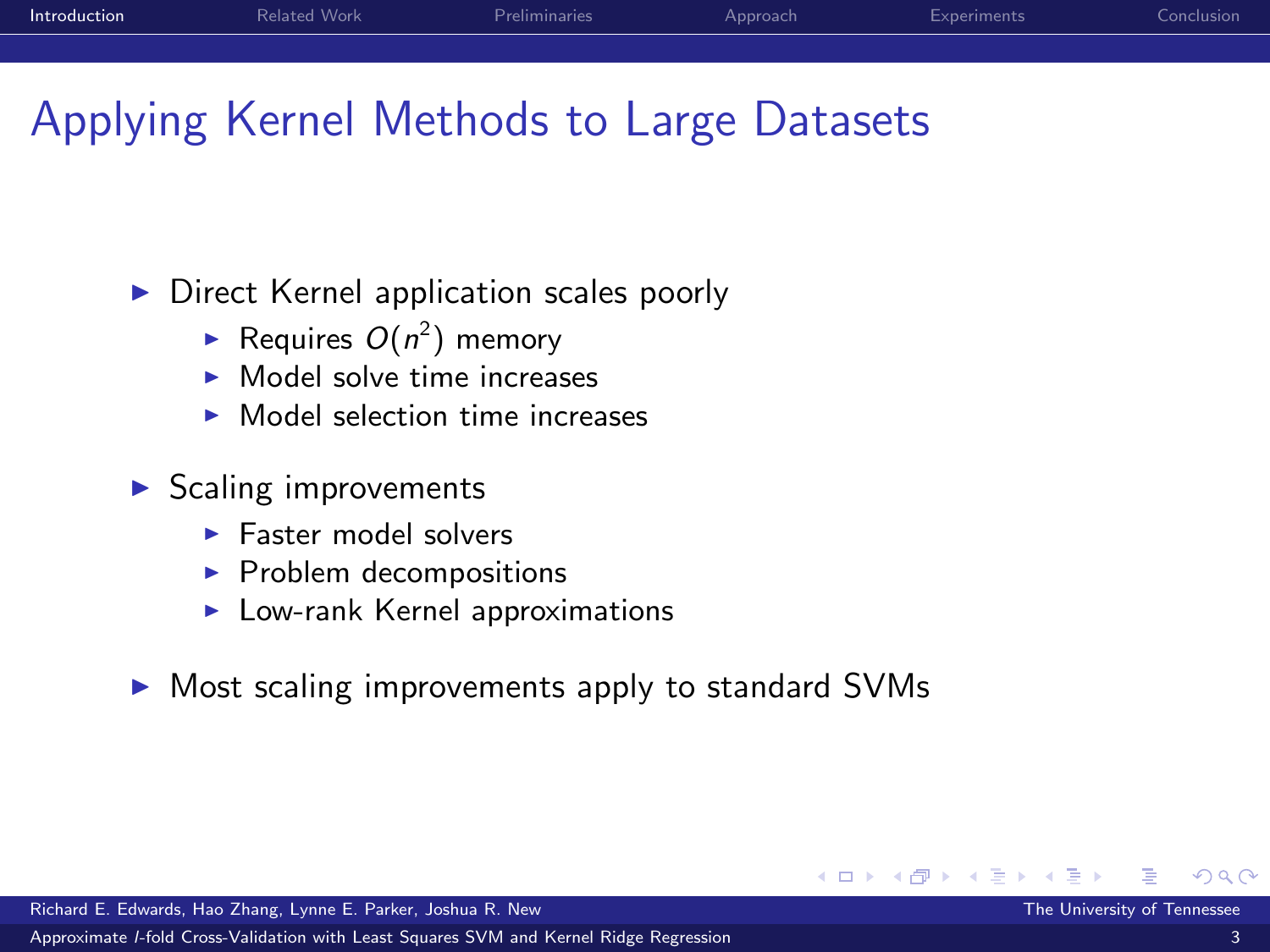| Introduction | Related Work | <b>Preliminaries</b> | Approach | Experiments | Conclusion |
|--------------|--------------|----------------------|----------|-------------|------------|
|              |              |                      |          |             |            |
|              |              |                      |          |             |            |

## Applying Kernel Methods to Large Datasets

- ▶ Least Squares Support Vector Machine (LS-SVM)
	- Naive cross-validation model calibration complexity:  $O(ln^3)$
	- Best exact leave-one-out (LOO) cross-validation complexity:  $O(n^2)$

- Best approximate cross-validation complexity:  $O(m^2 n)$
- $\triangleright$  We can do better!
	- Approximate cross-validation complexity:  $O(n \log n)$
	- $\triangleright$  Applies to LOO as well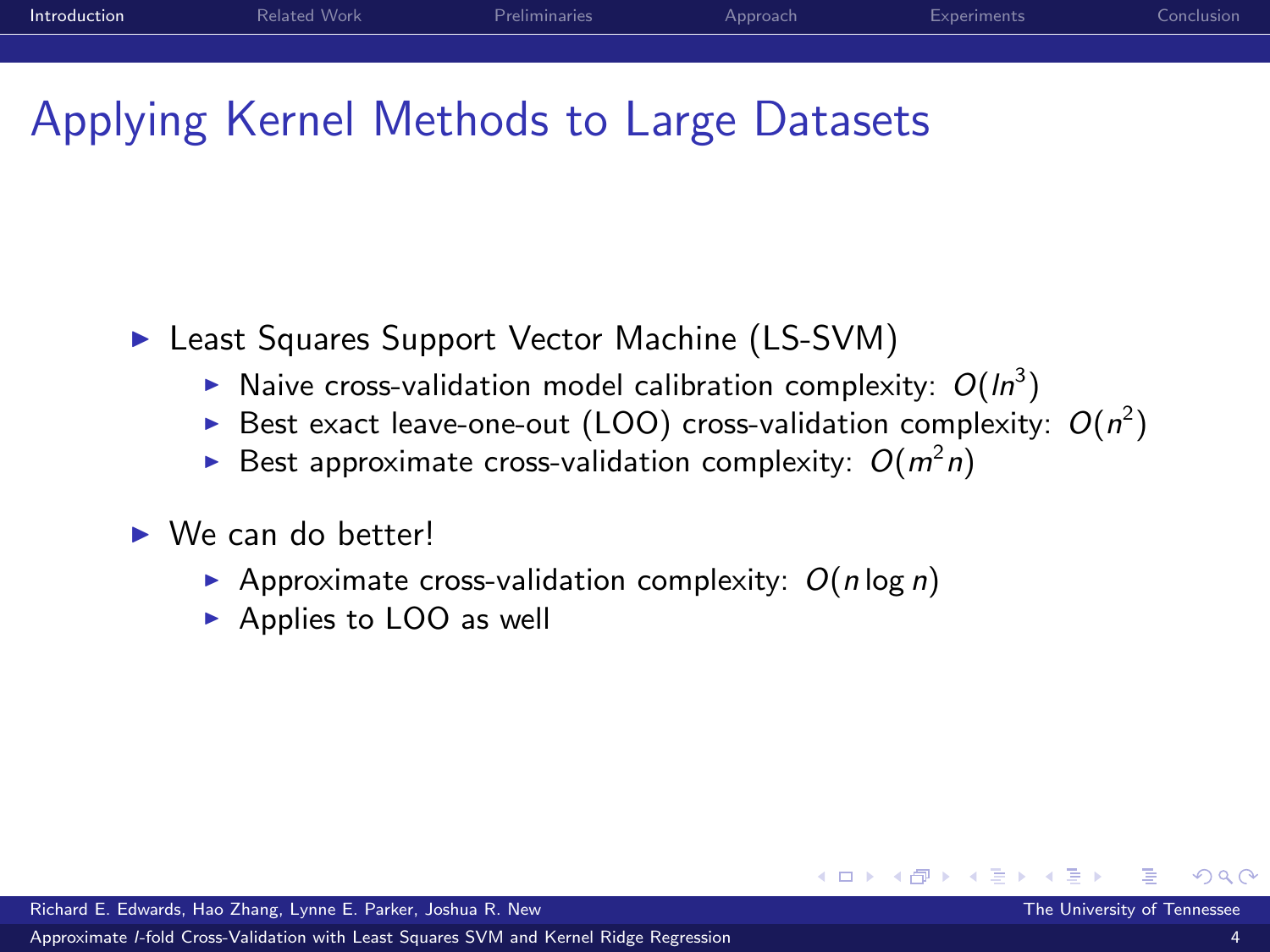| Introduction | <b>Related Work</b> | Preliminaries | Approach | Experiments | Conclusion |
|--------------|---------------------|---------------|----------|-------------|------------|
|              |                     |               |          |             |            |
|              |                     |               |          |             |            |

[Introduction](#page-1-0)

[Related Work](#page-4-0)

**[Preliminaries](#page-6-0)** 

[Approach](#page-10-0)

**[Experiments](#page-18-0)** 

[Conclusion](#page-25-0)

→ メ唐トメ唐ト

**◆ロ ▶ → 伊** 

Richard E. Edwards, Hao Zhang, Lynne E. Parker, Joshua R. New The University of Tennessee

Approximate l[-fold Cross-Validation with Least Squares SVM and Kernel Ridge Regression](#page-0-0) 5

<span id="page-4-0"></span>э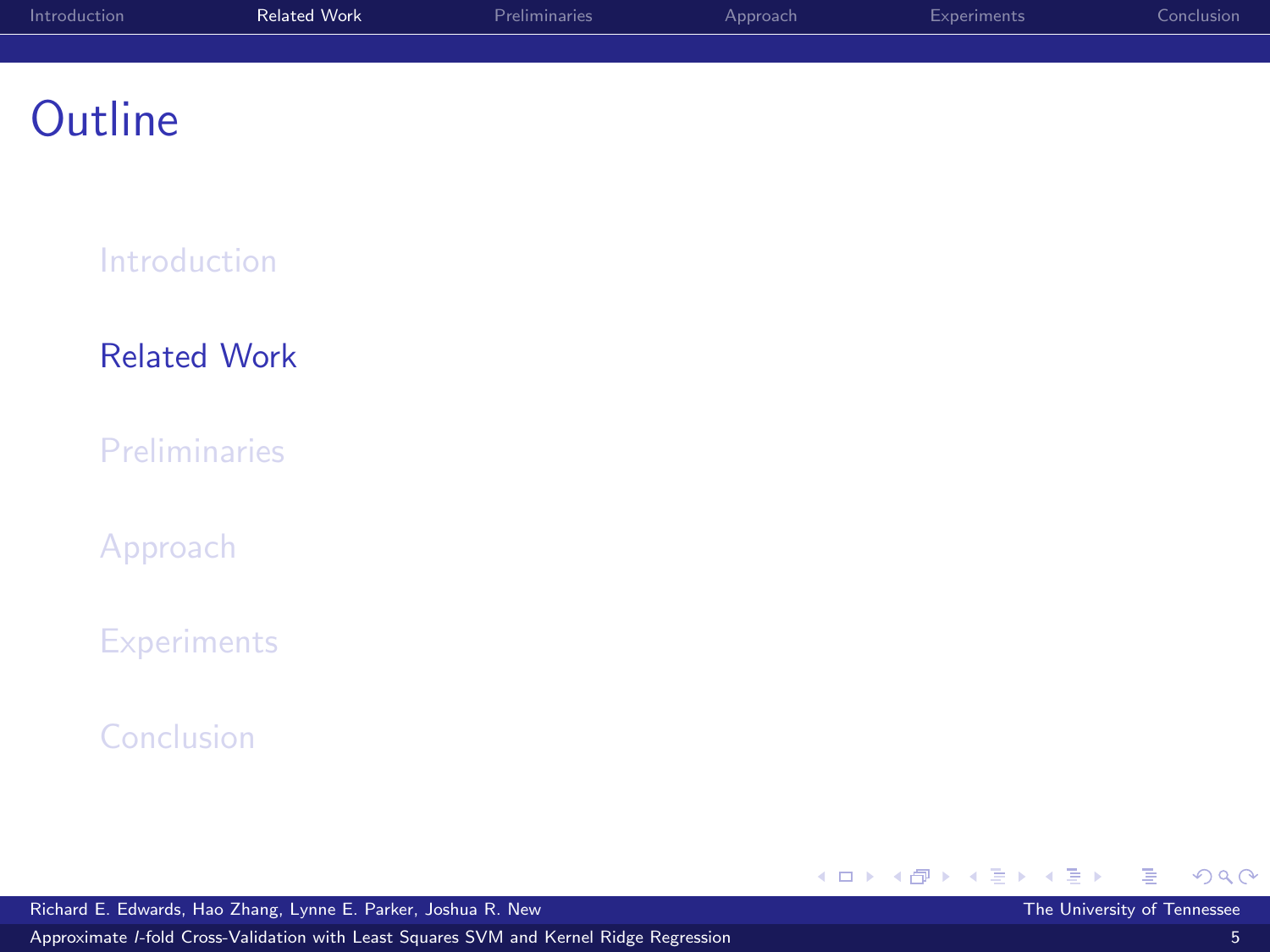| Introduction | <b>Related Work</b> | Preliminaries | Approach | Experiments | Conclusion |
|--------------|---------------------|---------------|----------|-------------|------------|
|              |                     |               |          |             |            |
|              |                     |               |          |             |            |

### Previous LS-SVM Model Selection

- $\blacktriangleright$  T. Pahikkala et al (2006) and Cawley et al. (2004) obtained  $O(n^2)$ LOO cross-validation
	- $\blacktriangleright$  utilizes matrix inverse properties
- An et al. (2007) obtained  $O(m^2n)$  *l*-fold cross-validation
	- $\blacktriangleright$  uses low-rank kernel approximation
	- $\blacktriangleright$  removes redundancy from the validation process
	- $\triangleright$  introduces a new cross-validation algorithm
- $\blacktriangleright$  L. Ding et al. (2011) obtained  $O(ln log n)$  *l*-fold cross-validation

4 0 8

 $\triangleright$  O( $n^2$  log n) LOO cross-validation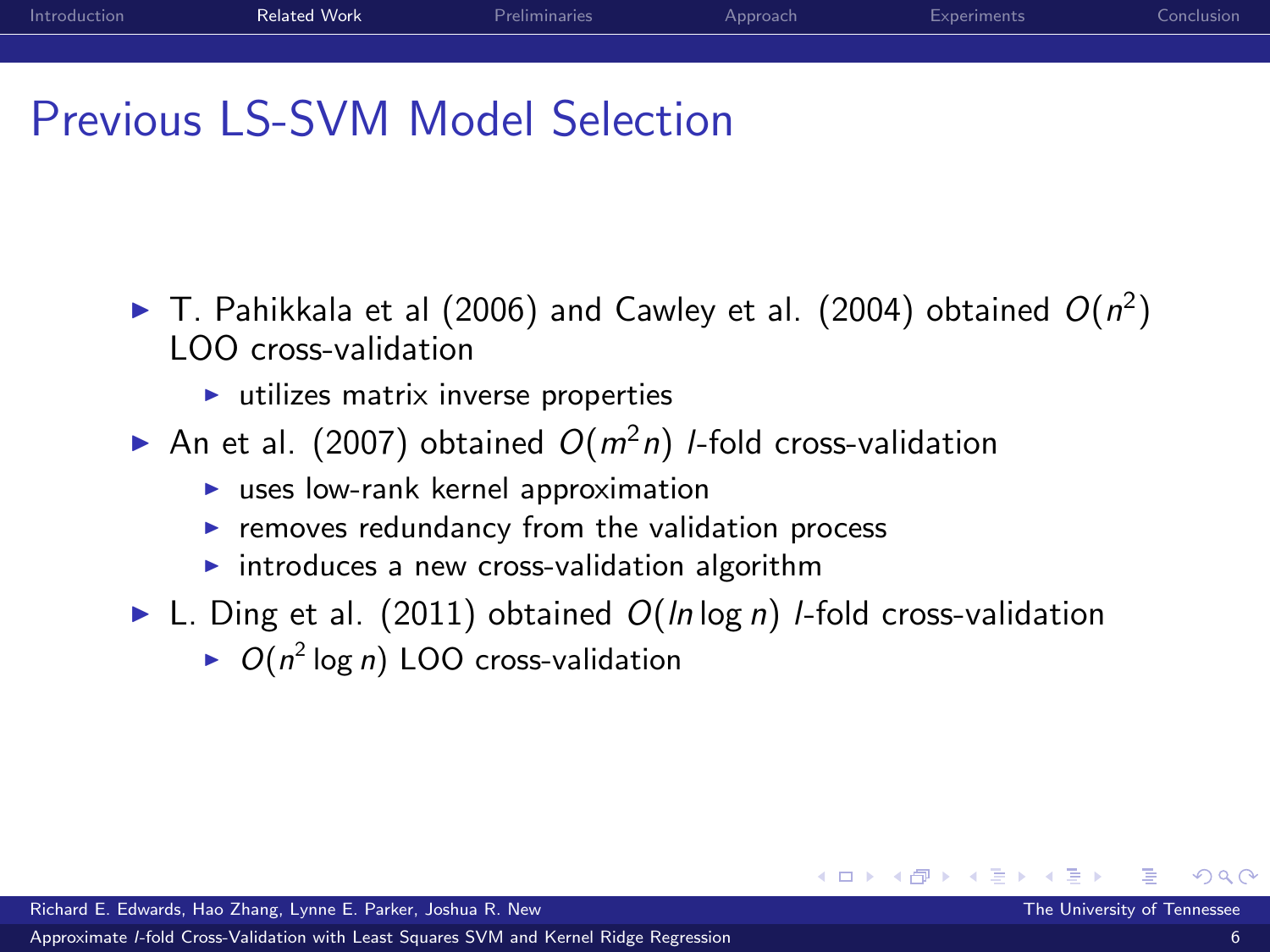| Introduction | Related Work | Preliminaries | Approach | Experiments | Conclusion |
|--------------|--------------|---------------|----------|-------------|------------|
|              |              |               |          |             |            |
|              |              |               |          |             |            |

[Introduction](#page-1-0)

[Related Work](#page-4-0)

#### [Preliminaries](#page-6-0)

[Approach](#page-10-0)

**[Experiments](#page-18-0)** 

[Conclusion](#page-25-0)

<span id="page-6-0"></span>Þ

メロメ メ都 メメ きょくきょ

Richard E. Edwards, Hao Zhang, Lynne E. Parker, Joshua R. New The University of Tennessee The University of Tennessee

Approximate l[-fold Cross-Validation with Least Squares SVM and Kernel Ridge Regression](#page-0-0) 7

 $299$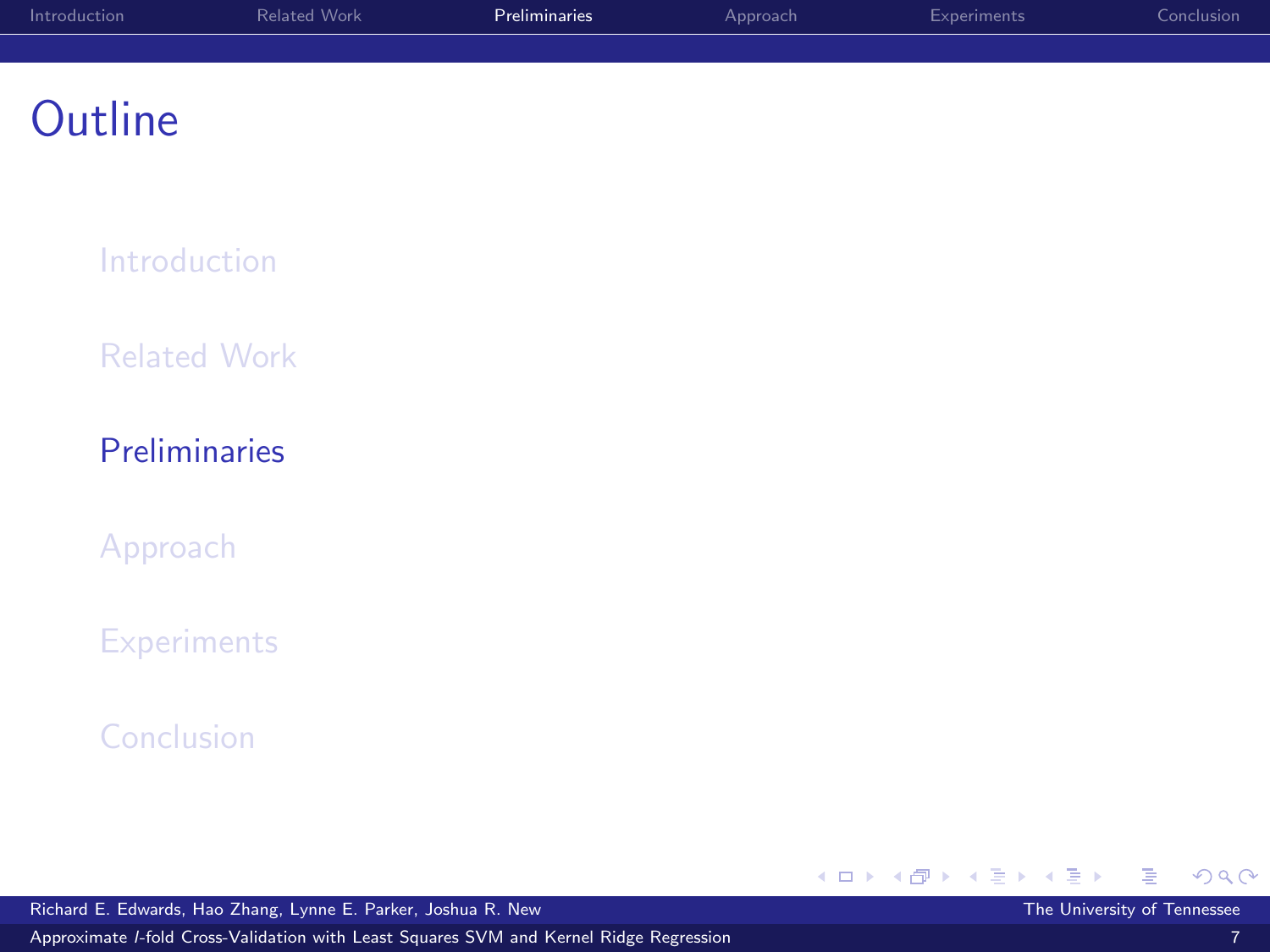| Introduction | Related Work | Preliminaries | Approach | Experiments | Conclusion |
|--------------|--------------|---------------|----------|-------------|------------|
|              |              |               |          |             |            |
|              |              |               |          |             |            |

### Multi-Level Matrices

- $\blacktriangleright$  Matrices indexed by factors
- Example 3-level matrix with factors:  $2x^2$ ,  $4x^4$ ,  $2x^2$

$$
\blacktriangleright |M| = (2 \times 4 \times 2) \times (2 \times 4 \times 2)
$$

 $\blacktriangleright$  Level 1:

$$
M = \left[ \begin{array}{cc} A_{00} & A_{01} \\ A_{10} & A_{11} \end{array} \right]
$$

 $\blacktriangleright$  Level 2:

$$
A_{00}=\left[\begin{array}{cccc}B_{00}&B_{01}&B_{02}&B_{03}\\B_{10}&B_{11}&B_{12}&B_{13}\\B_{20}&B_{21}&B_{22}&B_{23}\\B_{30}&B_{31}&B_{32}&B_{33}\end{array}\right]
$$

 $\blacktriangleright$  Level 3:

$$
B_{00}=\left[\begin{array}{cc}5 & 6 \\1 & 2 \end{array}\right]
$$

4 0 8

Richard E. Edwards, Hao Zhang, Lynne E. Parker, Joshua R. New The University of Tennessee The University of Tennessee

Approximate l[-fold Cross-Validation with Least Squares SVM and Kernel Ridge Regression](#page-0-0) 8

 $\Omega$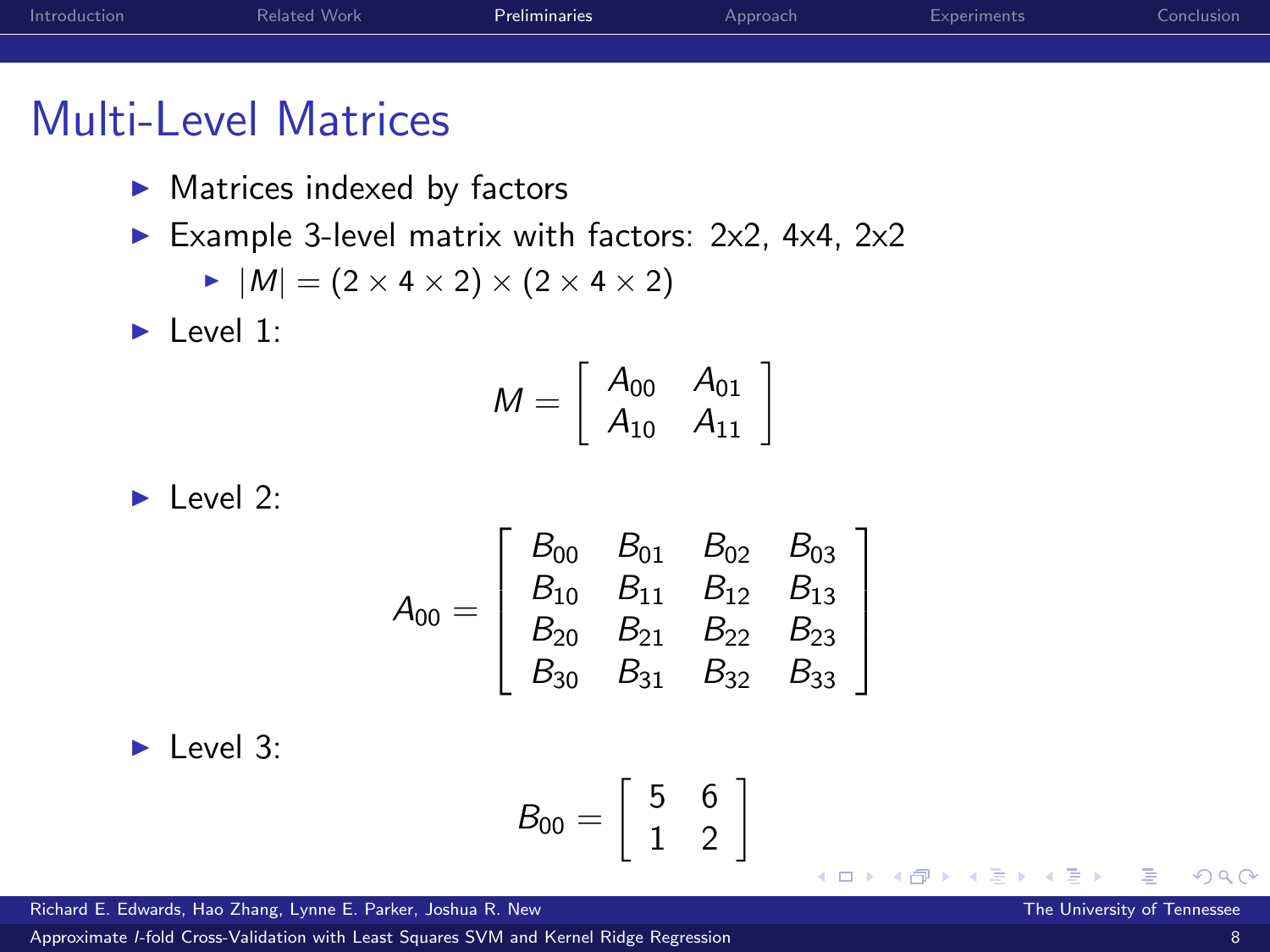| Introduction | Related Work | Preliminaries | Approach | Experiments | Conclusion |
|--------------|--------------|---------------|----------|-------------|------------|
|              |              |               |          |             |            |
|              |              |               |          |             |            |
| $\sim$       | . .          |               |          |             |            |

### Circulant Matrices

- $\blacktriangleright$  A special Toeplitz matrix
- Its inverse is computed in  $O(n \log n)$  via Fast Fourier Transform
- $\blacktriangleright$  Example:

| 1 | 2 | 3 | 4 |
|---|---|---|---|
| 4 | ı | 2 | 3 |
| 3 | 4 | 1 | 2 |
| 2 | 3 | 4 |   |

 $\blacktriangleright$  General definition:

$$
\left[\begin{array}{cccc}c_{0} & c_{1} & \ldots & c_{n} \\ c_{n} & c_{0} & \ldots & c_{n-1} \\ \vdots & \vdots & \ddots & \vdots \\ c_{1} & c_{2} & \ldots & c_{0}\end{array}\right]
$$

4 0 8

Richard E. Edwards, Hao Zhang, Lynne E. Parker, Joshua R. New The University of Tennessee The University of Tennessee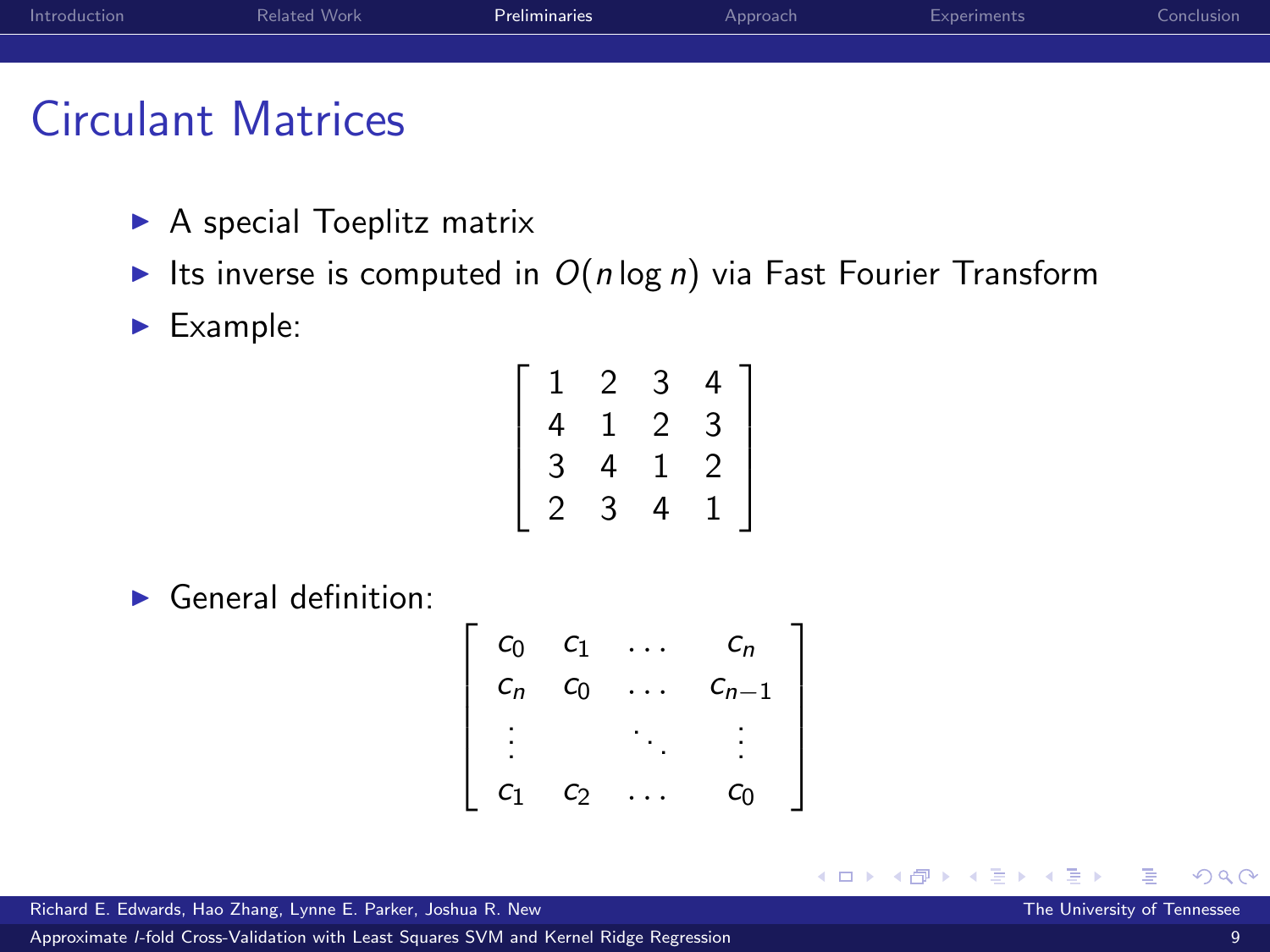| Introduction | Related Work | Preliminaries | Approach | Experiments | Conclusion |
|--------------|--------------|---------------|----------|-------------|------------|
|              |              |               |          |             |            |
|              |              |               |          |             |            |

### P-Level Circulant Matrices

- $\triangleright$  Combines Circulant Matrices and Multi-Level Circulant Matrices
	- $\blacktriangleright$  Each level is a circulant matrix
	- $\triangleright$  All factors are now one diminsional
- Example 3-Level with factors 2, 4, 2:

$$
M = \left[ \begin{array}{cc} A_0 & A_1 \\ A_1 & A_0 \end{array} \right]
$$

 $\blacktriangleright$  Level 2:

$$
A_0 = \left[ \begin{array}{cccc} B_0 & B_1 & B_2 & B_3 \\ B_3 & B_0 & B_1 & B_2 \\ B_2 & B_3 & B_0 & B_1 \\ B_1 & B_3 & B_2 & B_0 \end{array} \right]
$$

 $\blacktriangleright$  Level 3:

$$
B_0=\left[\begin{array}{cc}5 & 6 \\ 6 & 5\end{array}\right]
$$

4 0 8

Richard E. Edwards, Hao Zhang, Lynne E. Parker, Joshua R. New The University of Tennessee The University of Tennessee

Approximate l[-fold Cross-Validation with Least Squares SVM and Kernel Ridge Regression](#page-0-0) 10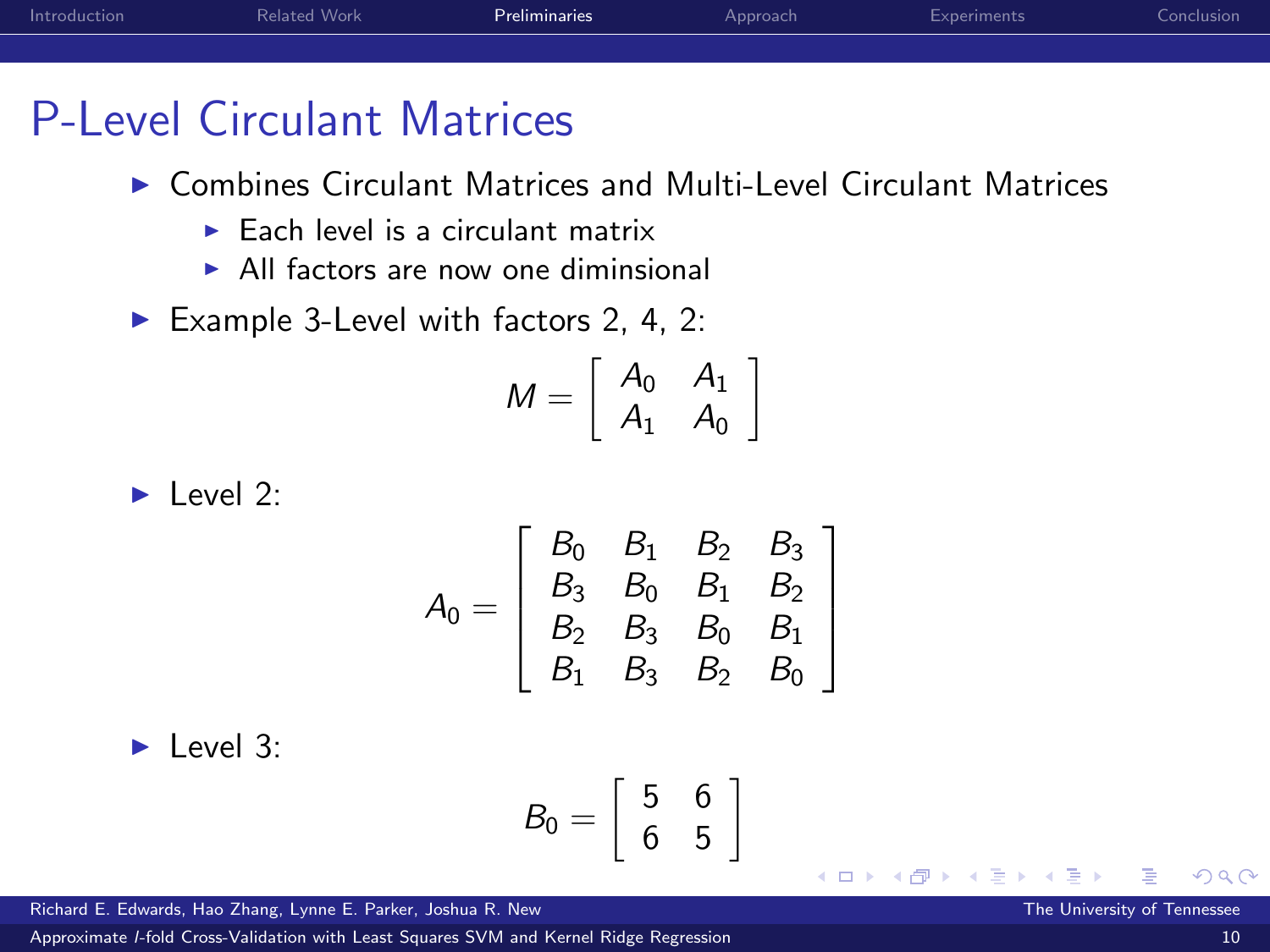| Introduction | Related Work | Preliminaries | Approach | Experiments | Conclusion |
|--------------|--------------|---------------|----------|-------------|------------|
|              |              |               |          |             |            |
|              |              |               |          |             |            |

[Introduction](#page-1-0)

[Related Work](#page-4-0)

**[Preliminaries](#page-6-0)** 

[Approach](#page-10-0)

**[Experiments](#page-18-0)** 

[Conclusion](#page-25-0)

Richard E. Edwards, Hao Zhang, Lynne E. Parker, Joshua R. New The University of Tennessee The University of Tennessee

メロメ メ都 メメ きょくきょ

<span id="page-10-0"></span>Þ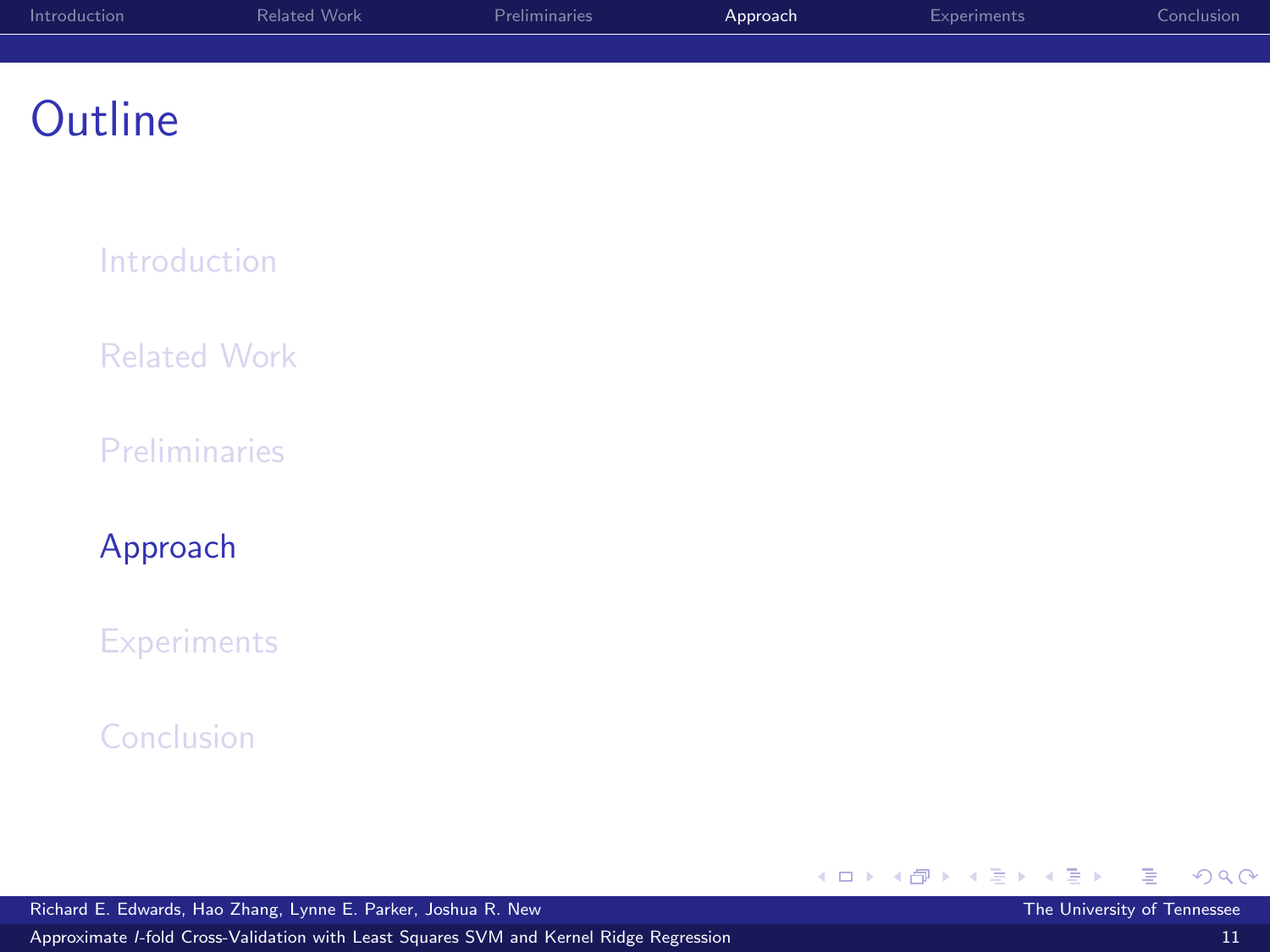| Introduction    | Related Work | Preliminaries | Approach | Experiments | Conclusion |
|-----------------|--------------|---------------|----------|-------------|------------|
|                 |              |               |          |             |            |
|                 |              |               |          |             |            |
| <b>Overview</b> |              |               |          |             |            |

- $\triangleright$  We use same approximation method has L. Ding et al. (2011)
- $\triangleright$  We remove inefficienies from the cross-validation process
- Result:  $n \log n$  LOO cross-validation
	- In L. Ding et al.'s LOO cross-validation:  $n^2 \log n$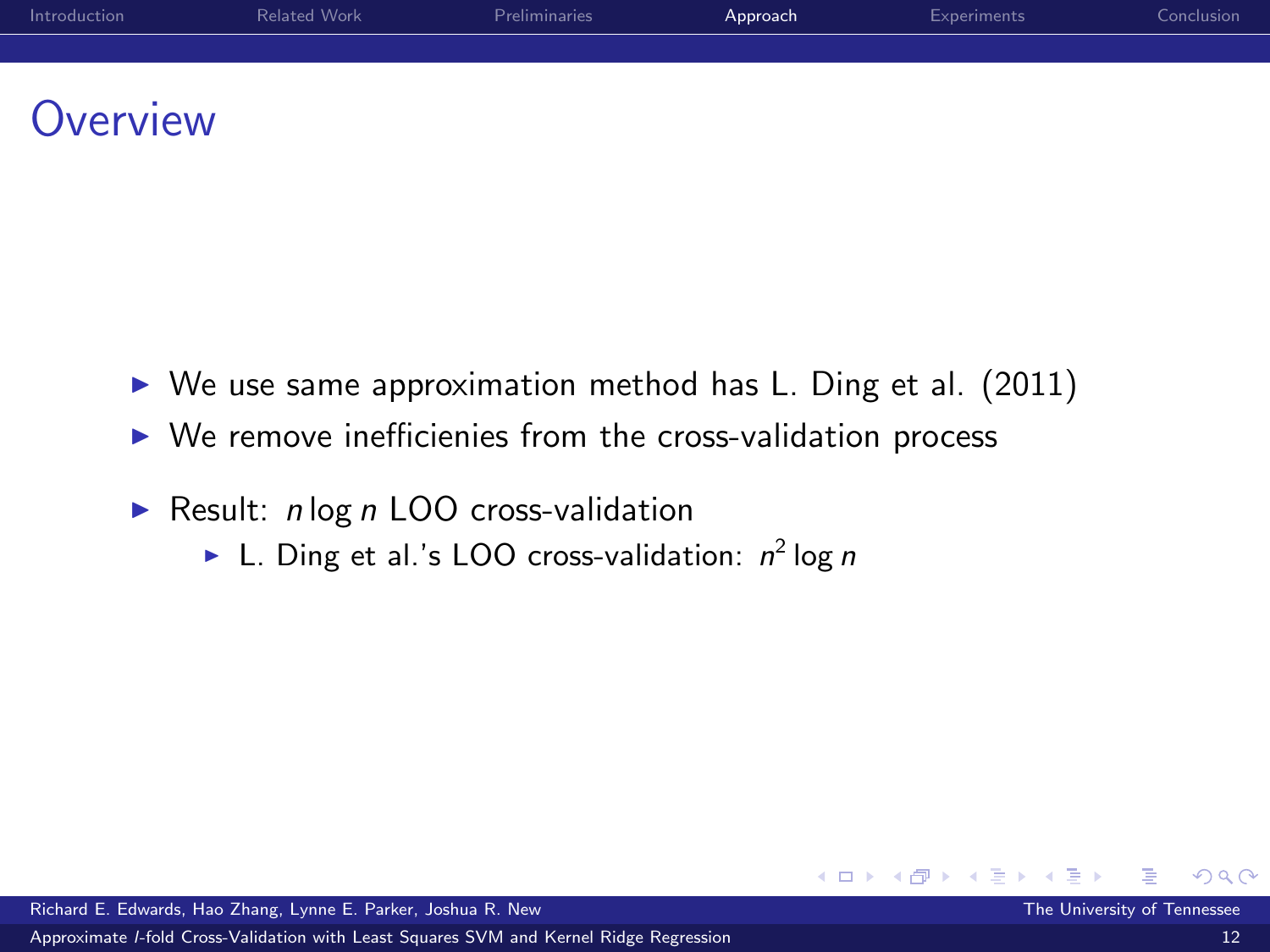| Introduction | Related Work | Preliminaries | Approach | Experiments | Conclusion |
|--------------|--------------|---------------|----------|-------------|------------|
|              |              |               |          |             |            |

### Kernel Approximation via P-Level Circulant Matrices

- ▶ Song et al. (2010) introduced P-Level Circulant RBF Kernel approximation
	- ightharpoonup allows n log n model solve time
	- **I** allows fast model selection
- $\triangleright$  approximation converges as matrix level factors approach infinity
- result:  $O(n + n2^p)$  complexity
	- $\blacktriangleright$  However 2 to 3 factors work well
	- $\blacktriangleright$  L. Ding et al. (2011) and our work
- $\triangleright$  One caveat: this approximation method only applies to RBF Kernels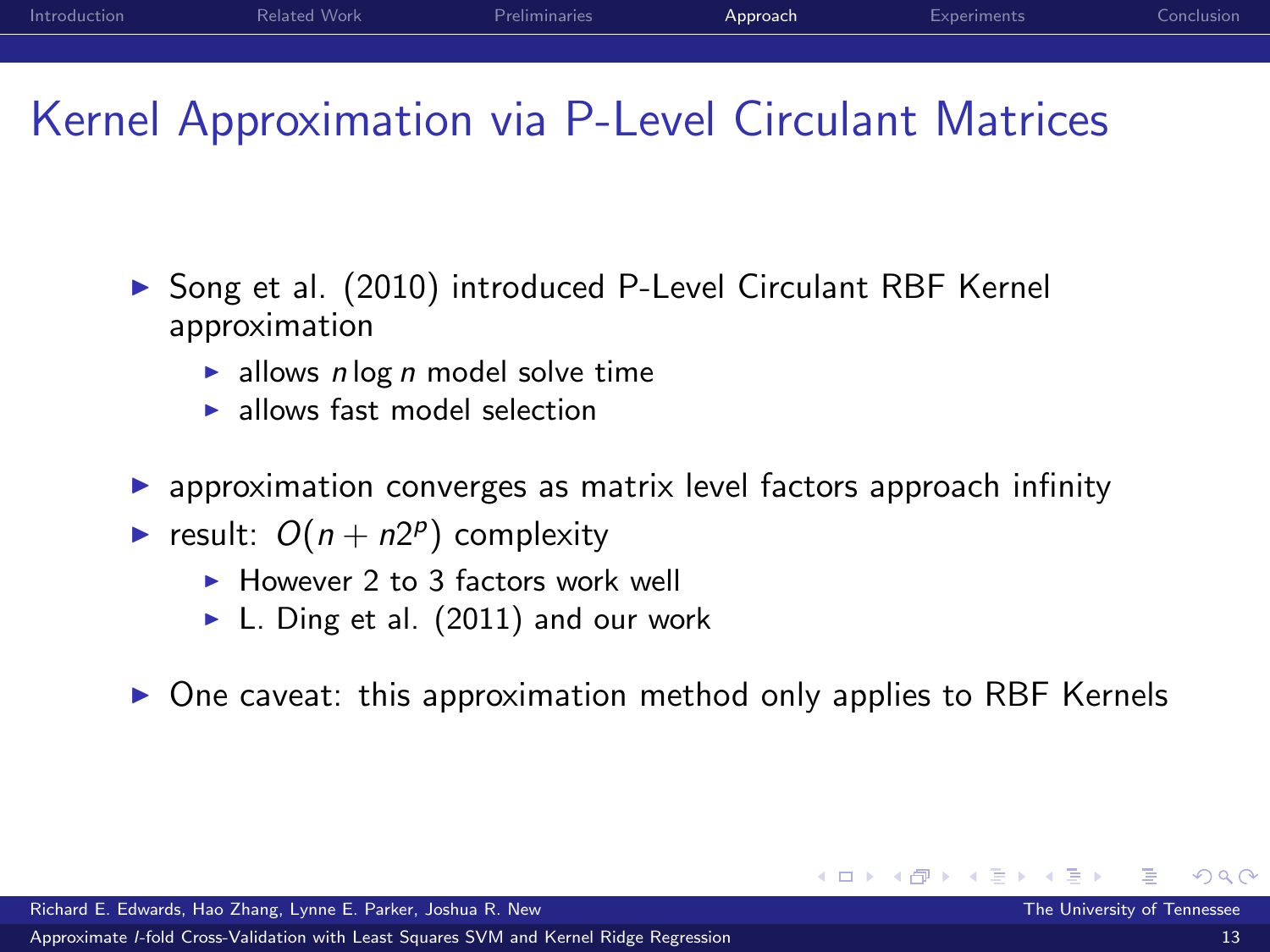## Kernel Approximation via P-Level Circulant Matrices

Algorithm 1 Kernel Approximation with P-level Circulant Matrix

**Input:** M (Kernel's size),  $F = \{n_0, n_1, \ldots, n_{p-1}\}, k$  (Kernel function) 1:  $N \leftarrow \{All \text{ multi-level indices defined by } F\}$ 2:  $T \leftarrow$  zeros(M),  $U \leftarrow$  zeros(M) 3:  $H_n \leftarrow \{x_0, x_1, \ldots, x_{p-1}\} \in \mathbb{R}^p$  s.t.  $\forall x_i \in H_n$ ,  $x_i > 0$ 4: for all  $i \in N$  do 5:  $T_i \leftarrow k(||iH_n||_2)$ 6: end for 7: for all  $i \in N$  do 8:  $D_i \leftarrow D_{i,0} \times D_{i,1} \times \cdots \times D_{i,n-1}$ 9:  $U_j \leftarrow \sum_{I \in D_j} T_I$ 10: end for 11:  $\tilde{K} \leftarrow U$ Output:  $K$ 

**∢ ロ ▶ - ィ <sub>印</sub>**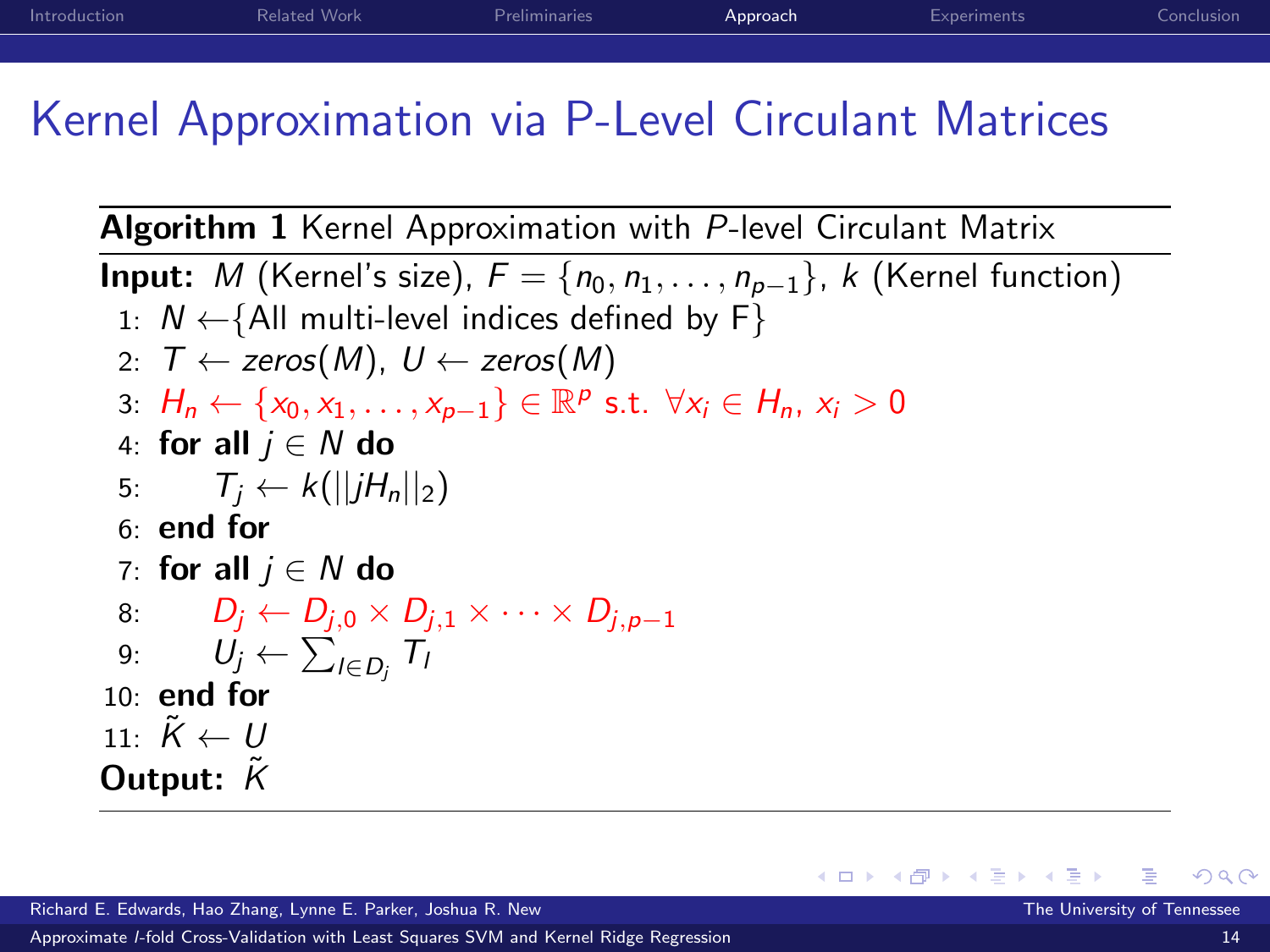### Efficient Cross-Validation

#### Theorem

Let  $y^{(k)} = \frac{\text{sign}[g_k(x)]}{\text{denote the classifier formulated by leaving the kth}}$ group out and let  $\beta_{k,i} = y_{k,i} - g_k(x_{k,i})$ . Then  $\beta_{(k)} = C_{kk}^{-1} \alpha_{(k)}$ .

- riangleright proven by An et al.  $(2007)$
- $\blacktriangleright$  Take aways:
	- $\triangleright$  Allows computing a single Kernel matrix inverse for all folds

4 0 8

 $\triangleright$  Perform smaller inverses to compute the hold out result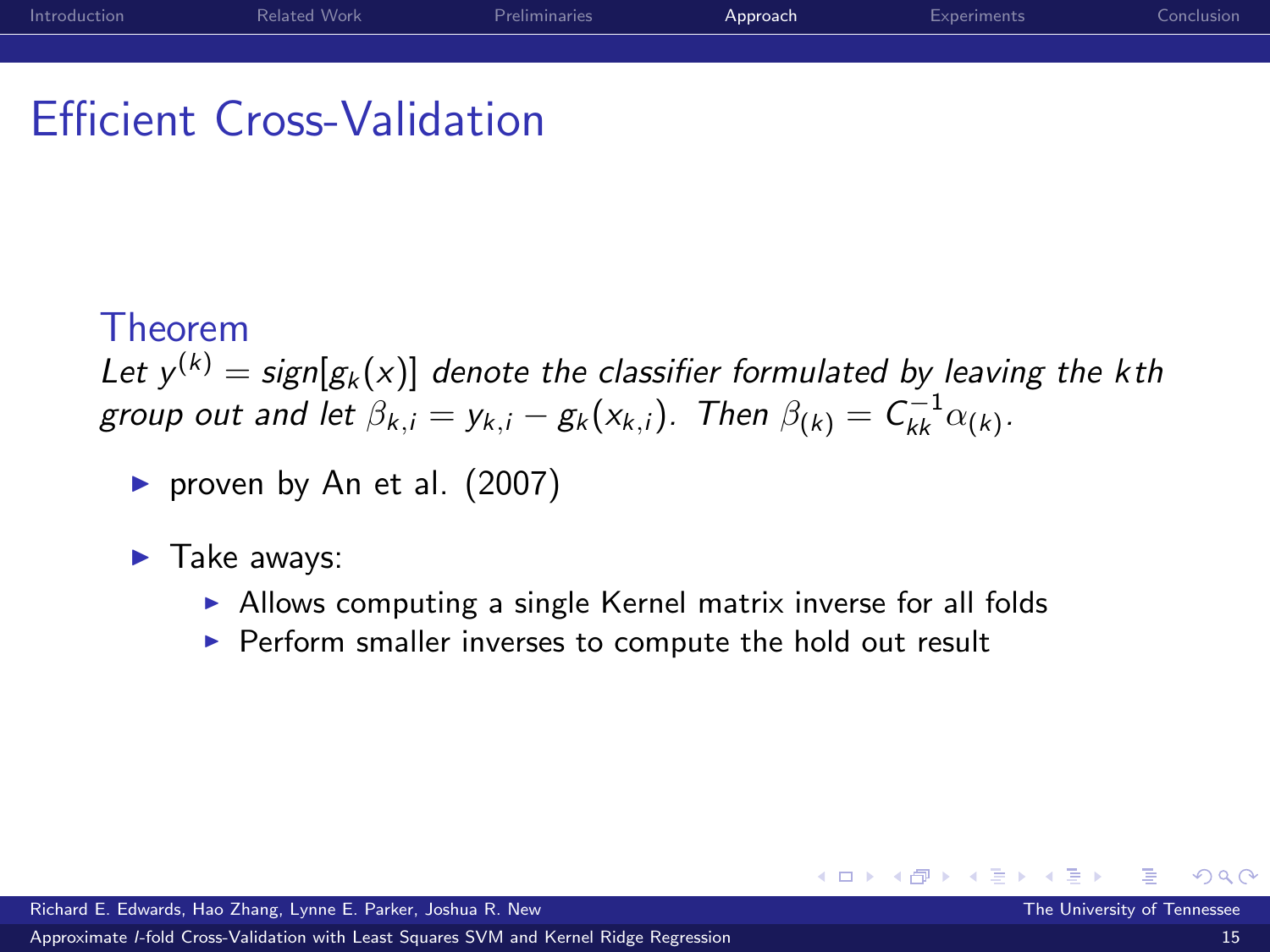| Introduction                     | Related Work | Preliminaries | Approach | Experiments | Conclusion |
|----------------------------------|--------------|---------------|----------|-------------|------------|
|                                  |              |               |          |             |            |
| ____<br>$\overline{\phantom{a}}$ | .            |               |          |             |            |

### Efficient Cross-Validation

Algorithm 2 Efficient Cross-Validation

Input: 
$$
K
$$
 (Kernel matrix),  $I$  (Number folds),  $y$  (response) \n1:  $K_{\gamma}^{-1} \leftarrow inv(K + \frac{1}{\gamma}I), \quad d \leftarrow 1_n^T K_{\gamma}^{-1} 1_n$ \n2:  $C \leftarrow K_{\gamma}^{-1} + \frac{1}{d} K_{\gamma}^{-1} 1_n 1_n^T K_{\gamma}^{-1}$ \n3:  $\alpha \leftarrow K_{\gamma}^{-1} y + \frac{1}{d} K_{\gamma}^{-1} 1_n 1_n^T K_{\gamma}^{-1} y$ \n4:  $n_k \leftarrow \text{size}(y)/I, \quad y^{(k)} \leftarrow \text{zeros}(I, n_k)$ \n5: **for**  $k \leftarrow 1, k \leq I$  **do**\n6: Solve  $C_{kk}\beta_{(k)} = \alpha_{(k)}$ \n7:  $y^{(k)} \leftarrow \text{sign}[y_{(k)} - \beta_{(k)}]$ \n8:  $k \leftarrow k + 1$ \n9: **end for**\n10: **error**  $\leftarrow \frac{1}{2} \sum_{k=1}^{I} \sum_{i=1}^{n_k} |y_i - y^{(k,i)}|$ \n**Output: error**

**∢ ロ ▶ イ 伊** 

 $\rightarrow$ э  $\rightarrow$ × ∍

×.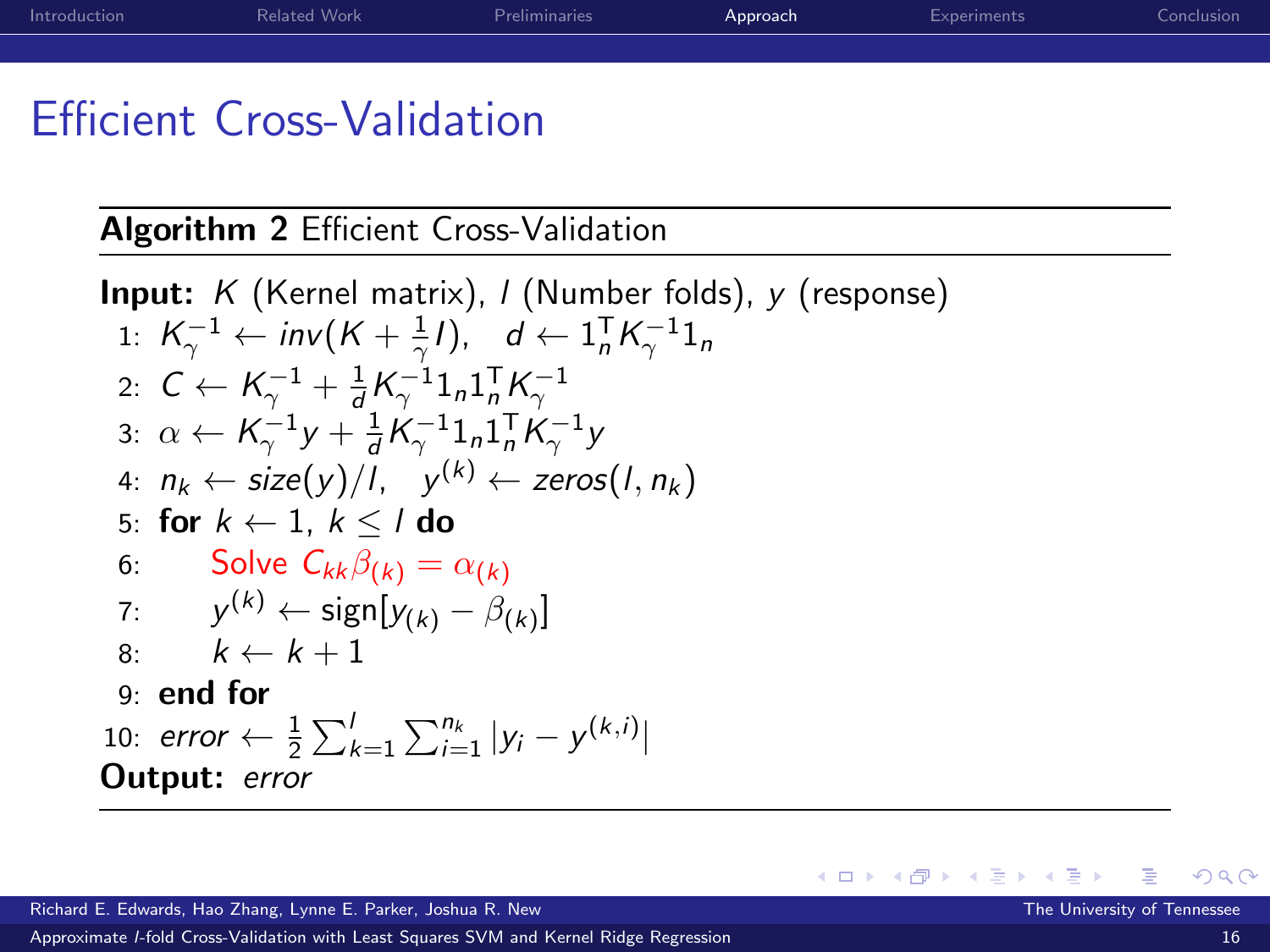### Approximate l-fold Cross-Validation

#### Theorem

If K is a p-level circulant matrix with factorization  $n = n_0 n_1 \dots n_{p-1}$  and  $l = n_0 n_1 \dots n_s$  s.t.  $s \leq p-1$ , then the computational complexity for An et al.'s Cross-Validation Algorithm is O(n log n)

- $\blacktriangleright$  Take aways:
	- $\triangleright$  This combination produces an O(n log n) runtime
	- $\triangleright$  Works for any *I*-fold, provided the factorizations allign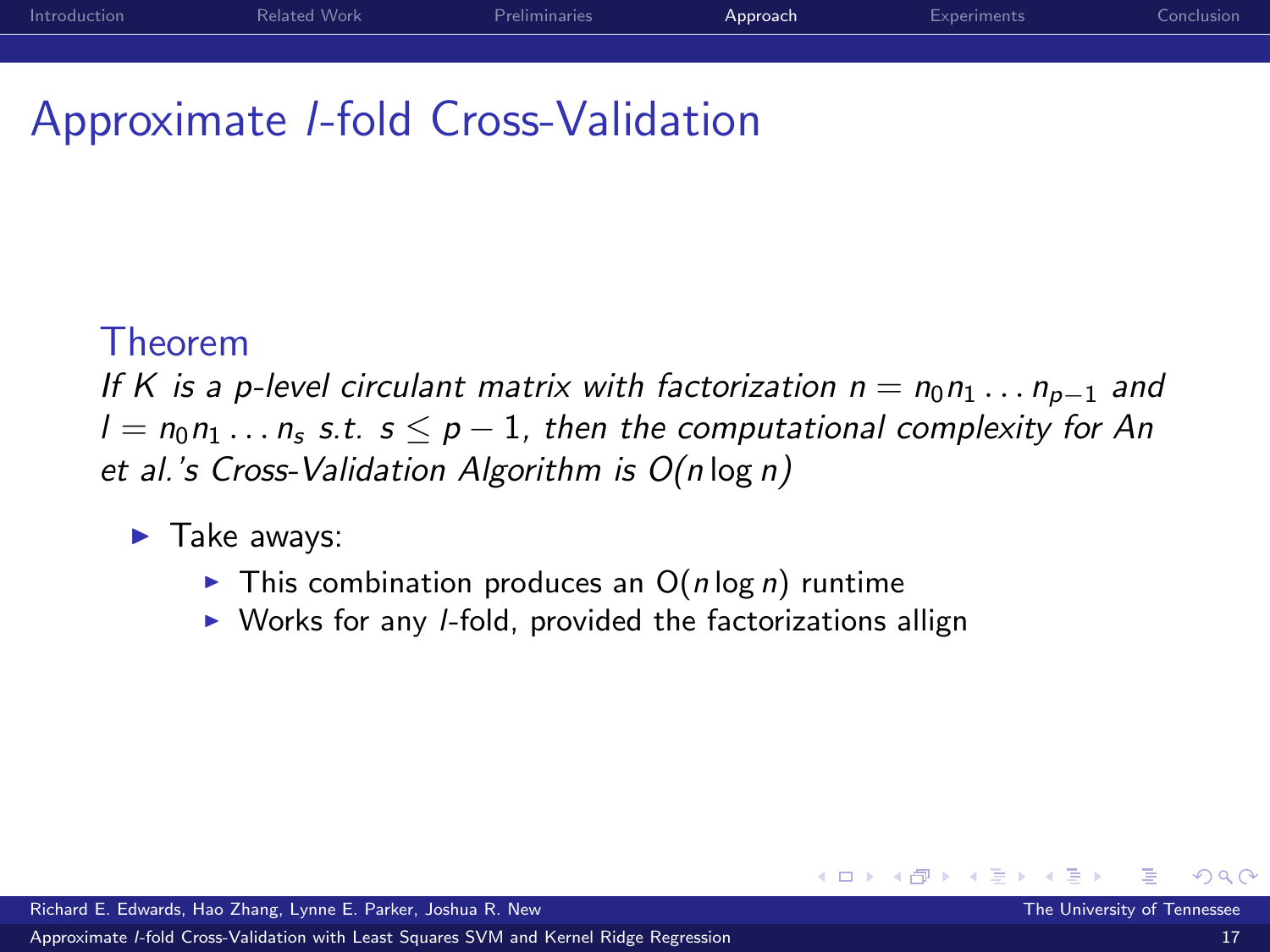| Introduction | Related Work | Preliminaries | Approach | Experiments | Conclusion |
|--------------|--------------|---------------|----------|-------------|------------|
|              |              |               |          |             |            |

#### Extension to Kernel Ridge Regression

- An et al.'s changes to their algorithm:
	-
	- ► Change C's value to  $K_{\gamma}^{-1}$ <br>► Change α's value to  $K_{\gamma}^{-1}$  y
- $\triangleright$  Our theorm still holds under these settings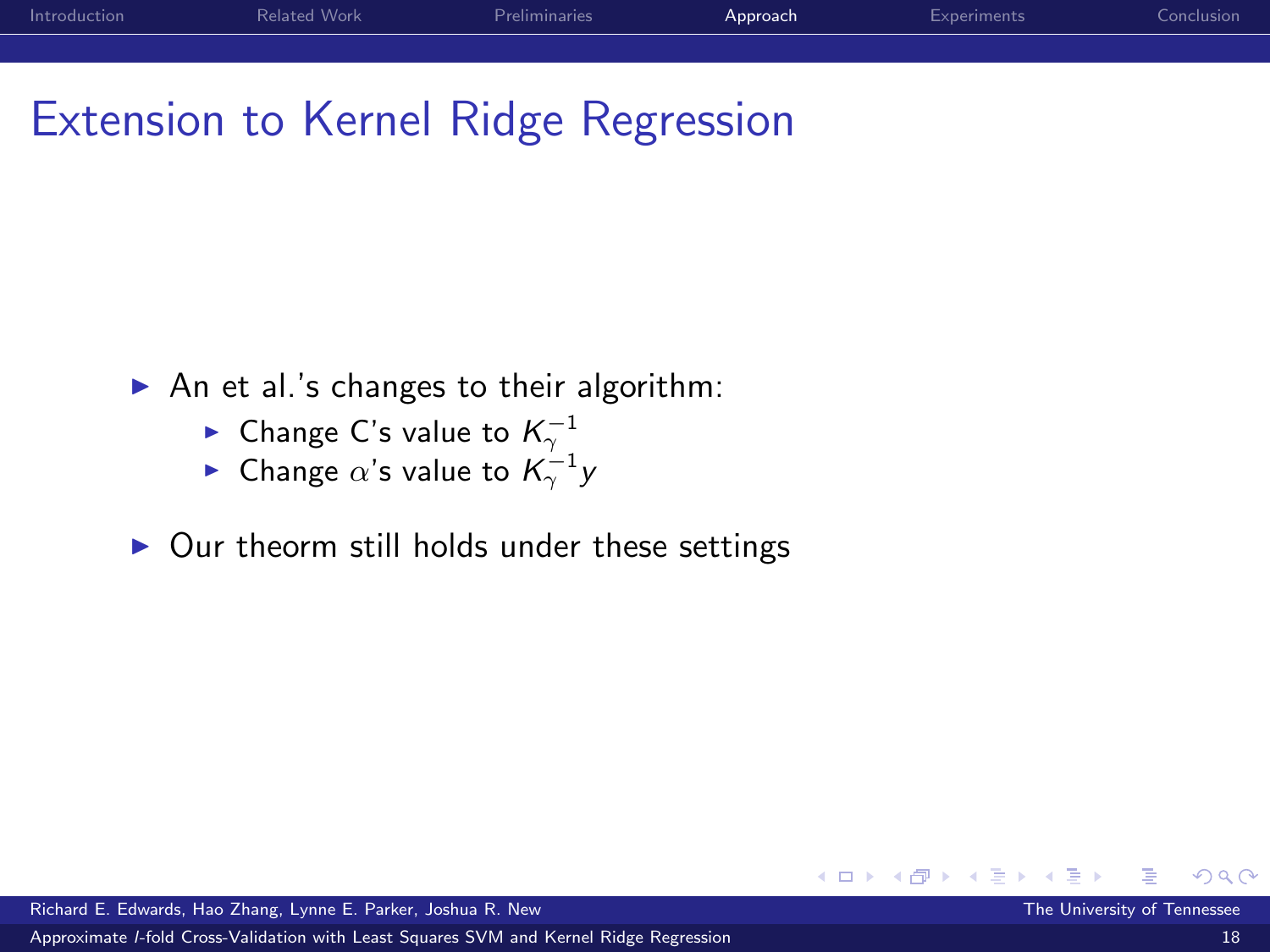| Introduction | Related Work | Preliminaries | Approach | Experiments | Conclusion |
|--------------|--------------|---------------|----------|-------------|------------|
|              |              |               |          |             |            |
|              |              |               |          |             |            |

[Introduction](#page-1-0)

[Related Work](#page-4-0)

**[Preliminaries](#page-6-0)** 

[Approach](#page-10-0)

#### **[Experiments](#page-18-0)**

#### [Conclusion](#page-25-0)

Richard E. Edwards, Hao Zhang, Lynne E. Parker, Joshua R. New The University of Tennessee

Approximate l[-fold Cross-Validation with Least Squares SVM and Kernel Ridge Regression](#page-0-0) 19

<span id="page-18-0"></span>→ メ唐トメ唐ト

**◆ロ ▶ → 伊**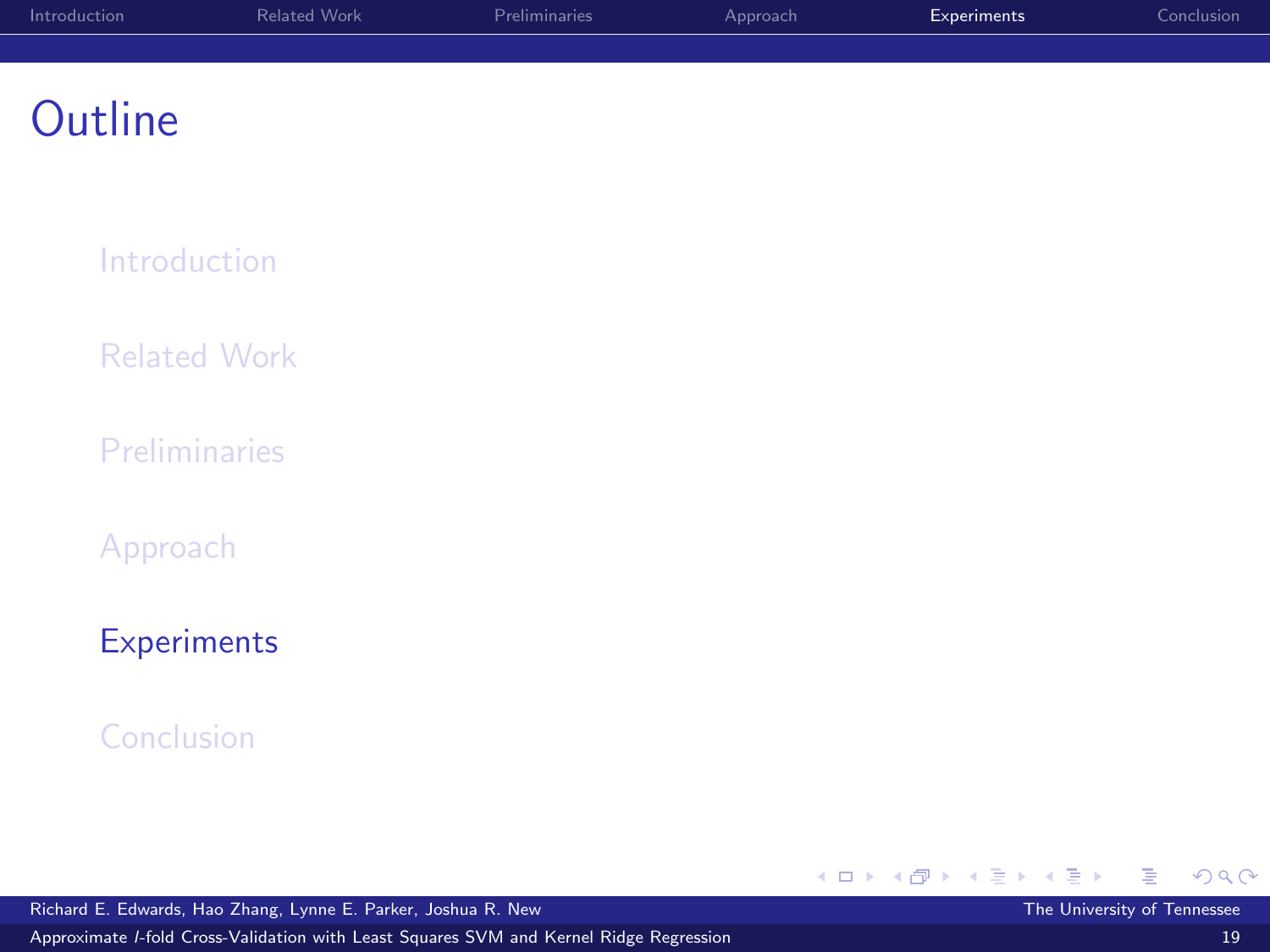| Introduction | Related Work | Preliminaries | Approach | Experiments | Conclusion |
|--------------|--------------|---------------|----------|-------------|------------|
|              |              |               |          |             |            |
|              |              |               |          |             |            |

#### Experimental Setup

- $\blacktriangleright$  Scaling
	- $\blacktriangleright$  measured with randomly generated data
	- ightharpoonup dataset sizes range from  $2^{13}$  to  $2^{20}$  samples
- $\blacktriangleright$  Approximation Quality
	- $\blacktriangleright$  measured on benchmark datasets
- **Hyperparameter Selection Quality** 
	- $\triangleright$  Test exact models on real-world datasets

 $\leftarrow$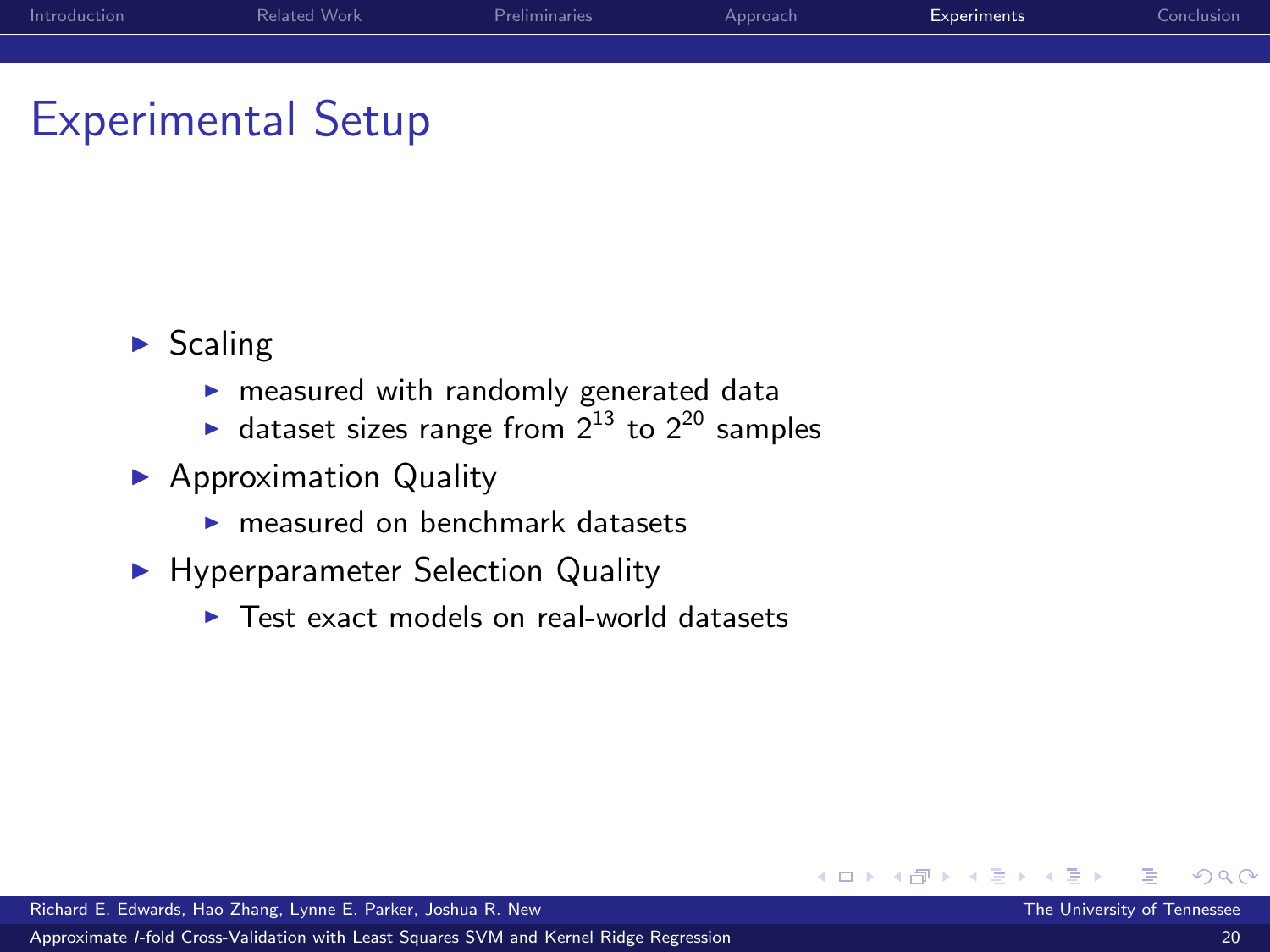| Introduction | Related Work | Preliminaries | Approach | Experiments | Conclusion |
|--------------|--------------|---------------|----------|-------------|------------|
|              |              |               |          |             |            |
|              |              |               |          |             |            |

## Single CPU Scaling Test

| $#$ Examples | 213   | $2^{14}$ | $2^{15}$             | 210                 | 211   |
|--------------|-------|----------|----------------------|---------------------|-------|
| E-LOO        |       |          | 4.43s 35.25s 281.11s |                     |       |
| A-LOO-LSSVM  | 1.3s  | 2.6s     |                      | 5.32s 10.88s 22.45s |       |
| A-LOO-KRR    | 0.54s | 1.06s    | 2.14s                | 4.3s                | 8.55s |

| $#$ Examples | $2^{18}$ | $2^{19}$ | $2^{20}$ |
|--------------|----------|----------|----------|
| E-LOO        |          |          |          |
| A-LOO-LSSVM  | 47.41s   | 101.36s  | 235.83s  |
| A-LOO-KRR    | 17.28s   | 35.39s   | 68.22s   |

Richard E. Edwards, Hao Zhang, Lynne E. Parker, Joshua R. New The University of Tennessee The University of Tennessee

Approximate l[-fold Cross-Validation with Least Squares SVM and Kernel Ridge Regression](#page-0-0) 21

K ロト K 御 ト K 君 ト K 君 ト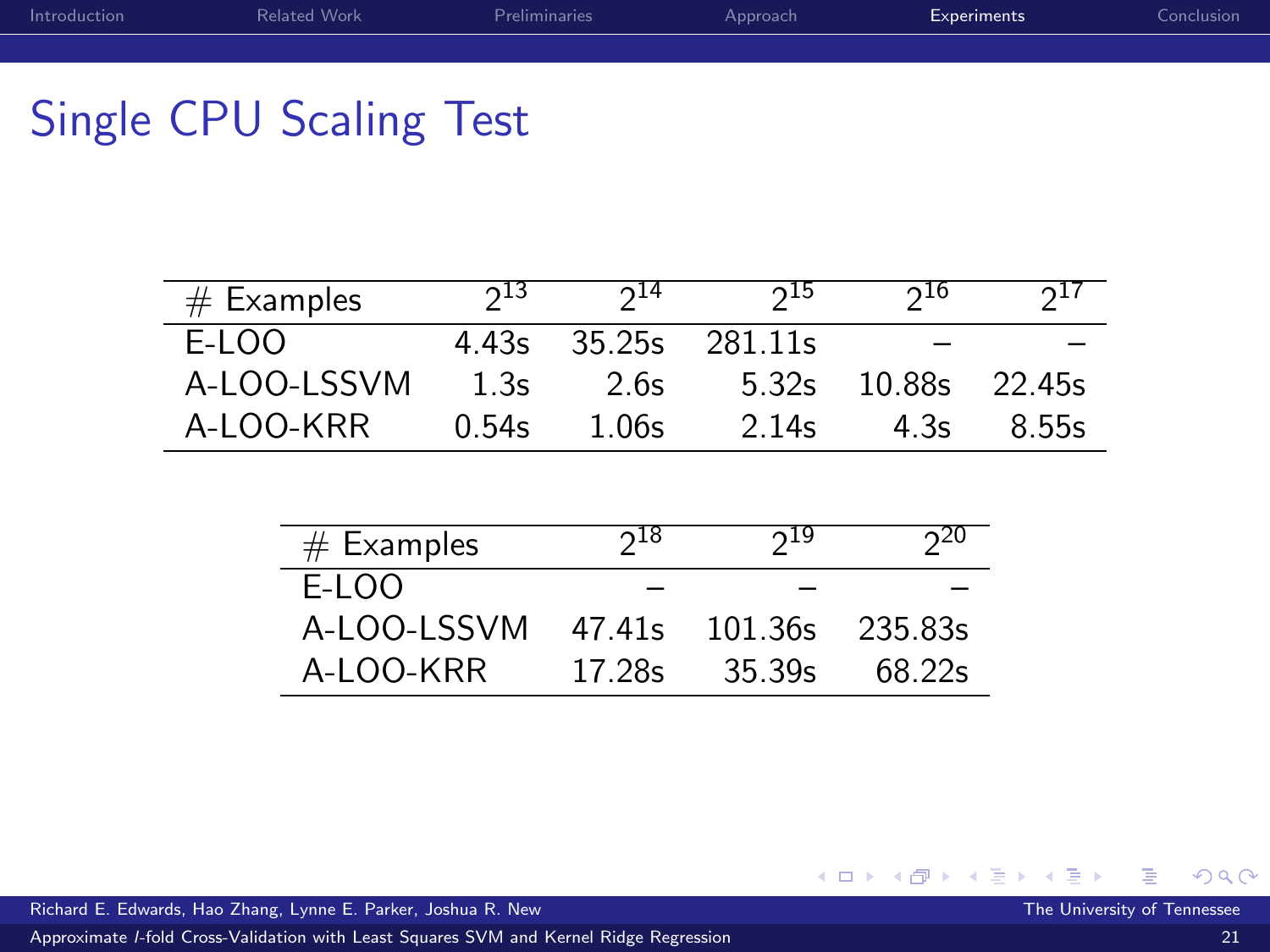| Introduction | Related Work | Preliminaries | Approach | Experiments | Conclusion |
|--------------|--------------|---------------|----------|-------------|------------|
|              |              |               |          |             |            |
|              |              |               |          |             |            |

#### Runtime Scaling Comparison



▶ A-LOO scales the same for LSSVM and KRR (same slopes)

<span id="page-21-0"></span>4 0 8

Approximate l[-fold Cross-Validation with Least Squares SVM and Kernel Ridge Regression](#page-0-0) 22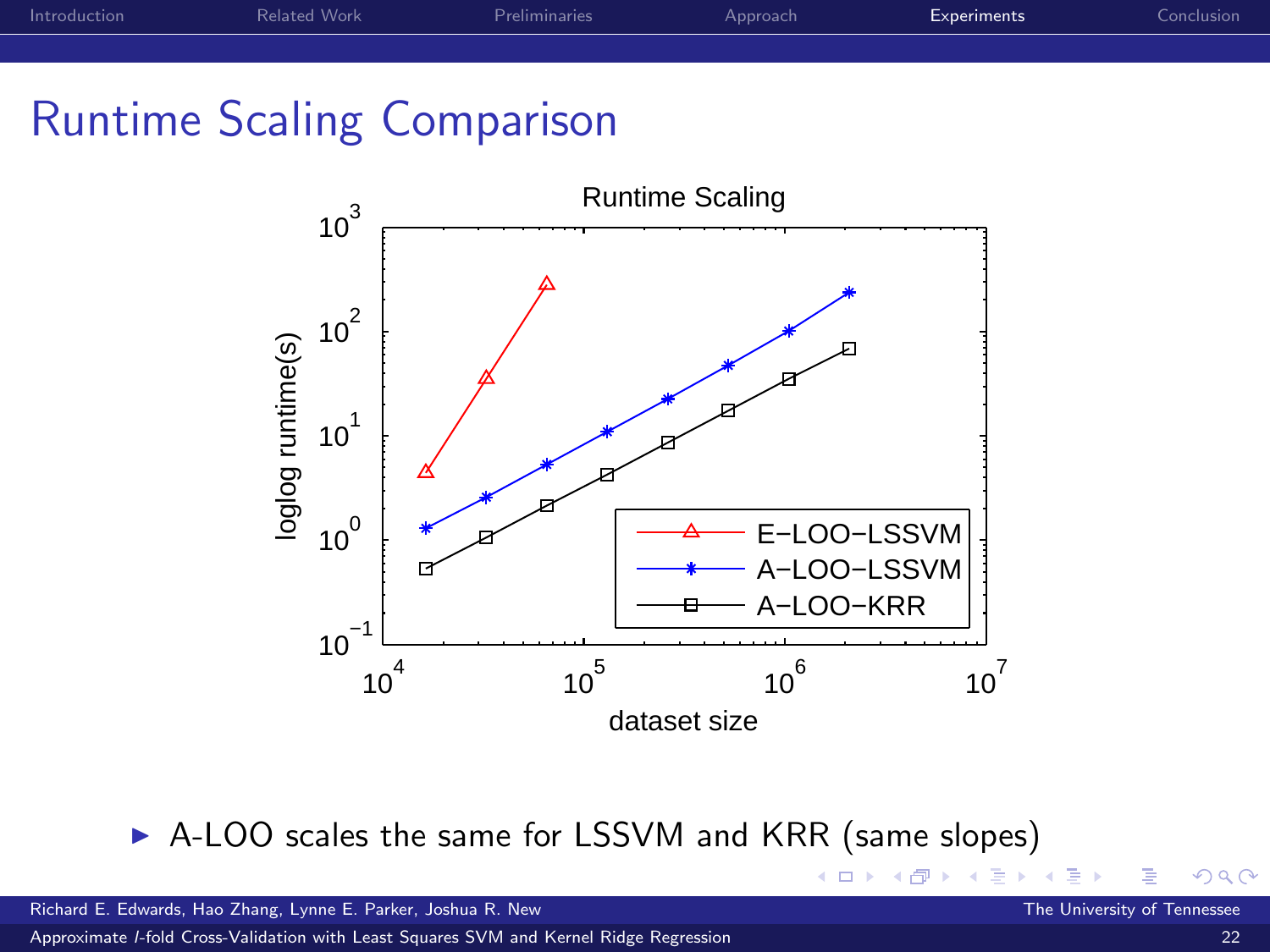| Introduction | Related Work | Preliminaries | Approach | Experiments | Conclusion |
|--------------|--------------|---------------|----------|-------------|------------|
|              |              |               |          |             |            |
|              |              |               |          |             |            |

#### Runtime Scaling Comparison



- $\triangleright$  We scale no worse than An et al's low-rank approximation
- <span id="page-22-0"></span> $\blacktriangleright$  $\blacktriangleright$  $\blacktriangleright$  We are assu[m](#page-21-0)ption free, An et al. requires  $m \ll n$

Richard E. Edwards, Hao Zhang, Lynne E. Parker, Joshua R. New The University of Tennessee The University of Tennessee

Approximate l[-fold Cross-Validation with Least Squares SVM and Kernel Ridge Regression](#page-0-0) 23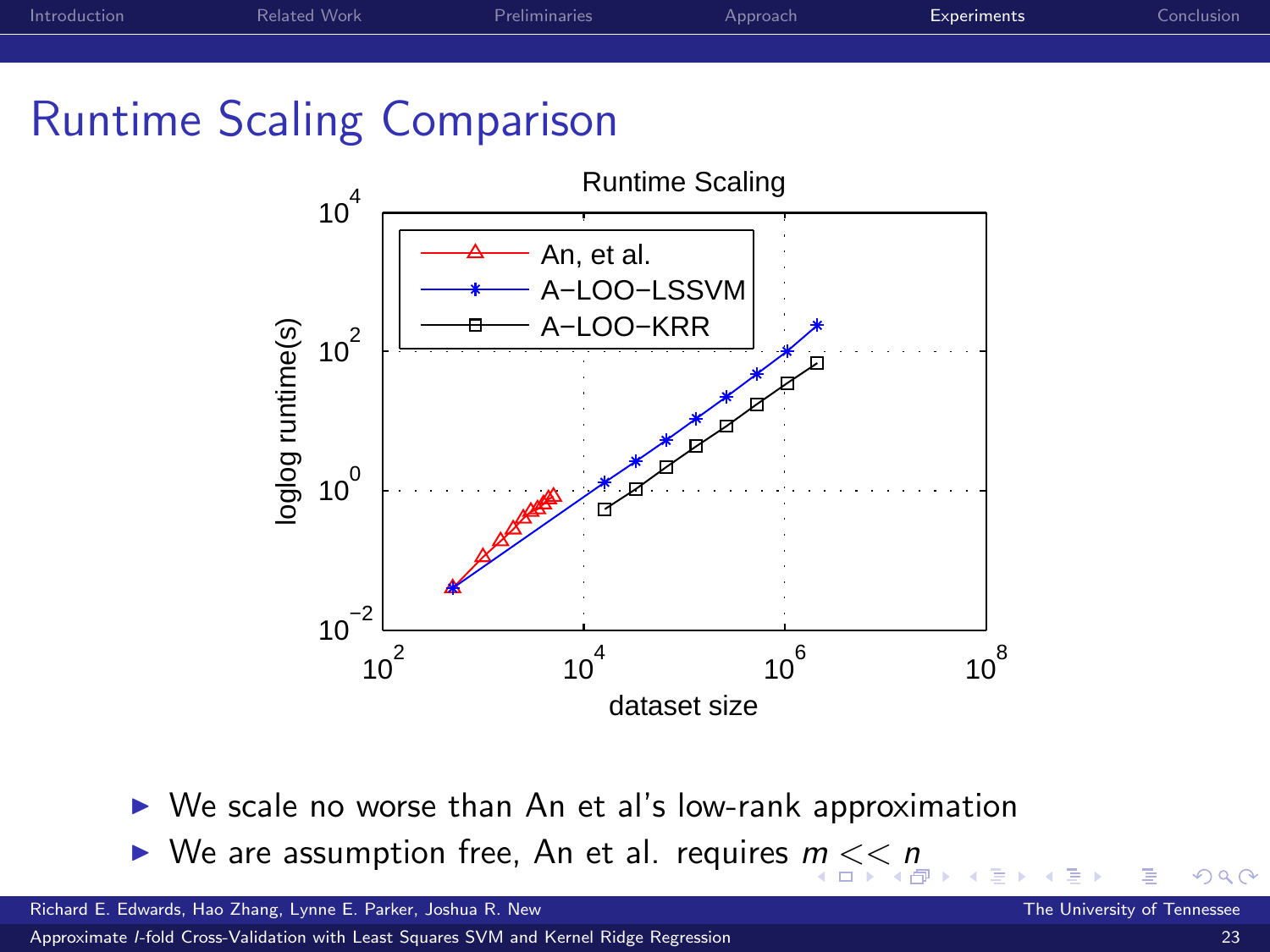| Introduction | Related Work | <b>Preliminaries</b> | Approach | <b>Experiments</b> | Conclusion |
|--------------|--------------|----------------------|----------|--------------------|------------|
|              |              |                      |          |                    |            |

#### Benchmark Dataset Performance

| Data set     | #Train | #Test | A-Error(L. Ding, et al.) | A-Error $H_n \in (1, 2)$ | A-Error $H_n \in (10, 11)$ | E-Error        |
|--------------|--------|-------|--------------------------|--------------------------|----------------------------|----------------|
| 1) Titanic   | 150    | 2051  | $22.897 + 1.427$         | $23.82 + 1.44$           | $22.80 + 0.68$             | $22.92 + 0.43$ |
| 2) B. Cancer | 200    | 77    | $27.831 + 5.569$         | $29.87 + 5.59$           | $26.75 + 5.92$             | $25.97 + 4.40$ |
| 3) Diabetes  | 468    | 300   | $26.386 + 4.501$         | $25.67 + 1.13$           | $25.27 + 2.07$             | $23.00 + 1.27$ |
| 4) F. Solar  | 666    | 400   | $36.440 + 2.752$         | $35.65 + 2.78$           | $36.65 + 2.47$             | $33.75 + 1.44$ |
| 5) Banana    | 400    | 4900  | $11.283 + 0.992$         | $14.10 + 1.74$           | $18.98 + 1.76$             | $10.97 + 0.57$ |
| 6) Image     | 1300   | 1010  | $4.391 + 0.631$          | $17.64 + 1.52$           | $6.89 + 0.73$              | $2.47 + 0.53$  |
| 7) Twonorm   | 400    | 7000  | $2.791 + 0.566$          | $15.64 + 25.71$          | $6.85 + 8.86$              | $2.35 + 0.07$  |
| 8) German    | 700    | 300   | $25.080 + 2.375$         | $29.93 + 1.61$           | $27.40 + 1.79$             | $21.87 + 1.77$ |
| 9) Waveform  | 400    | 4600  | Not Reported             | $19.85 + 3.87$           | $17.57 + 1.93$             | $9.77 + 0.31$  |
| 10) Thyroid  | 140    | 75    | $4.773 + 2.291$          | $29.33 + 4.07$           | $17.33 + 3.89$             | $4.17 + 3.23$  |

- $\blacktriangleright$  The real values selected effect approximation quality
- <span id="page-23-0"></span> $\blacktriangleright$  Hyperparameter selection is now  $\mathbb{R}^{p+2}$ , rather than  $\mathbb{R}^2$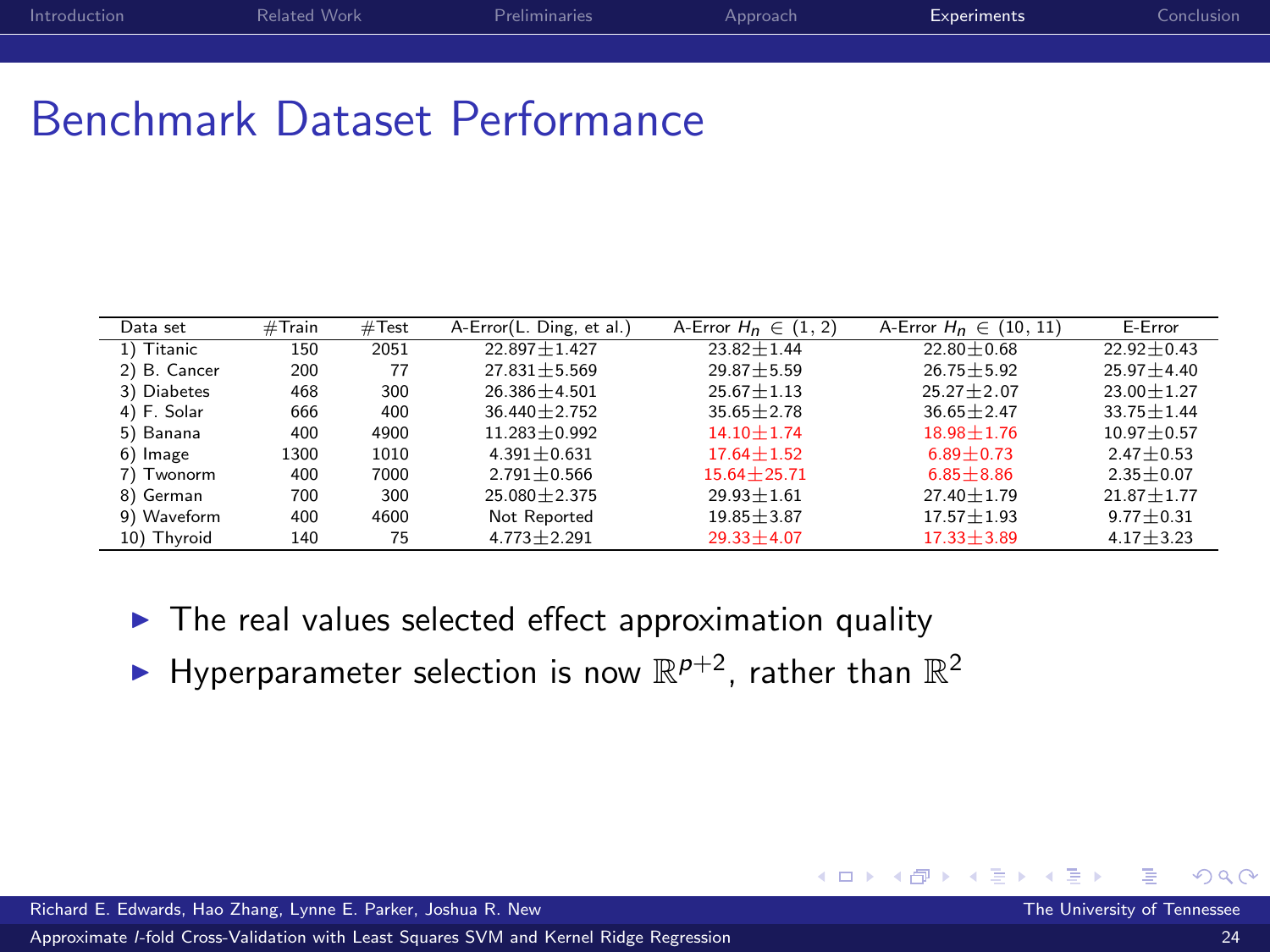| Introduction | Related Work | Preliminaries | Approach | Experiments | Conclusion |
|--------------|--------------|---------------|----------|-------------|------------|
|              |              |               |          |             |            |
|              |              |               |          |             |            |

#### Real World Dataset

| Data set       | $CoV(\% )$      | $MAPE(\%)$      | $CoV(\%)$       | $MAPE(\%)$      |
|----------------|-----------------|-----------------|-----------------|-----------------|
| House 1        | 19.6±1.69       | $15.3 \pm 0.47$ | $20.1 \pm 0.81$ | $16.1 \pm 0.85$ |
| Sensor A       | $1.3 \pm 0.05$  | $1.0 + 0.05$    |                 |                 |
| Sensor B       | $17.2 + 4.89$   | $10.8 + 0.25$   |                 |                 |
| Sensor C       | $12.0 + 2.31$   | $7.8 \pm 0.68$  |                 |                 |
| Sensor D       | $1.4 + 0.09$    | $0.9 + 0.03$    |                 |                 |
| S1             | $13.1 \pm 0.00$ | $10.0 + 0.00$   | $13.7 \pm 0.00$ | $11.2 \pm 0.00$ |
| S <sub>2</sub> | $3.1 \pm 0.00$  | $4.7 \pm 0.00$  | $6.4 \pm 0.00$  | $4.5 \pm 0.00$  |

 $\blacktriangleright$  Selected hyperparameters work well with exact models

œ

医重新 化

**← ロ ▶ → イ 冊**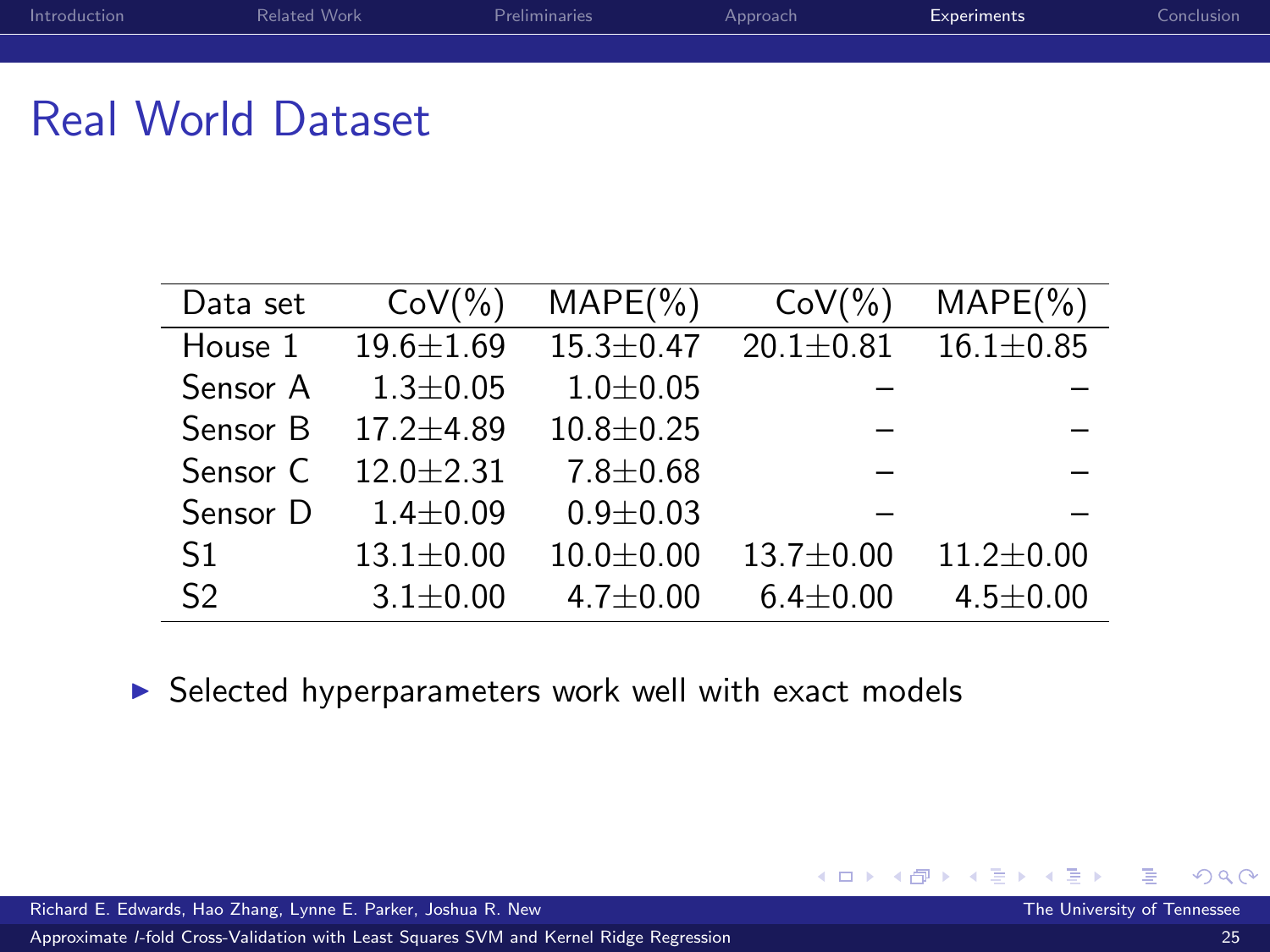| Introduction | Related Work | Preliminaries | Approach | Experiments | Conclusion |
|--------------|--------------|---------------|----------|-------------|------------|
|              |              |               |          |             |            |
|              |              |               |          |             |            |

[Introduction](#page-1-0)

[Related Work](#page-4-0)

**[Preliminaries](#page-6-0)** 

[Approach](#page-10-0)

**[Experiments](#page-18-0)** 

#### [Conclusion](#page-25-0)

Richard E. Edwards, Hao Zhang, Lynne E. Parker, Joshua R. New The University of Tennessee

<span id="page-25-0"></span>Þ

メロメ メ都 メメ きょくきょ